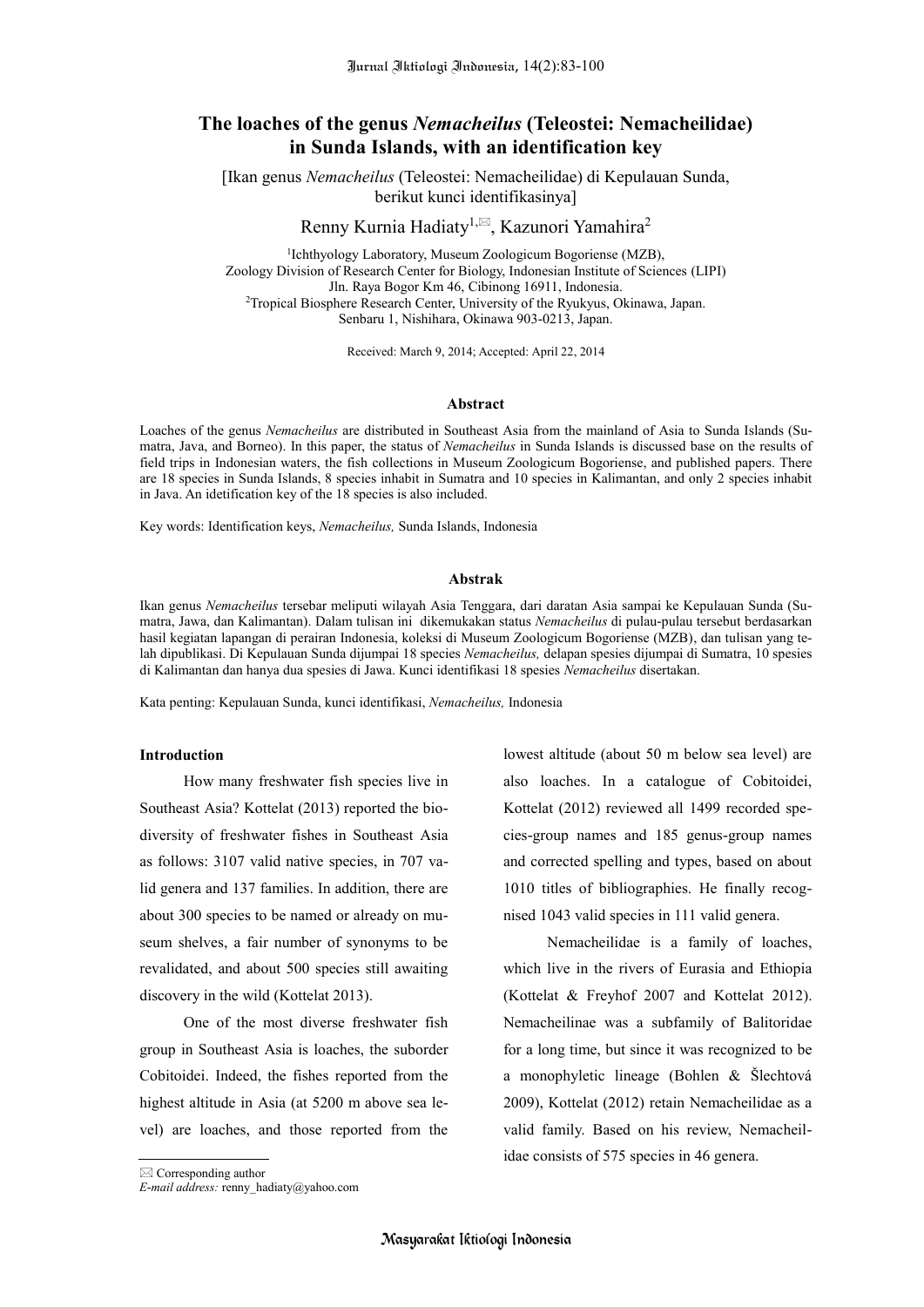The type genus of Nemacheilidae is *Nemacheilus*. The type species of the genus is *Nemacheilus fasciatus*, which was described as *Cobitis fasciata* by Valenciennes (in Cuvier & Valenciennes 1846)*.* Bleeker in 1853 described the genus *Nemacheilus*. He reviewed the *C. fasciata* and put it in *Nemacheilus.*

The genus *Nemacheilus* comprise of 33 species, 6% of the total number of nemacheilid species (Kottelat 2012). All of the *Nemacheilus* species are endemic to Southeast Asia (the valid species, authors and type localities presented in Table 1). Among the 33 species, 16 species, about a half of them, have been described from Sunda Islands: Borneo (8 species), Sumatra (6 species), and Java (2 species). However, the diversity of this genus in Sunda Islands is still unclear, because of the lack of comprehensive field collections and taxonomic examinations of this group throughout the area.

| <b>Species</b>       | Species Author(s)                | Type locality                           |
|----------------------|----------------------------------|-----------------------------------------|
| N. chrysolaimos      | (Valenciennes, in C&V, 1846)     | Indonesia: Java                         |
| N. fasciatus         | (Valenciennes, in C&V, 1846)     | Indonesia: Java, Buitenzorg (Bogor)     |
| N. jaklesii*         | (Bleeker, 1852)                  | Indonesia: Sumatra: Pajakumbuh          |
| N. kapuasensis       | Kottelat, 1984                   | Indonesia: Borneo, Kalimantan Barat     |
| N. longipectoralis   | Popta, 1905                      | Indonesia: Borneo, Kalimantan Timur     |
| N. longipinnis       | Ahl, 1922                        | Indonesia: Sumatra, Riau, Siak drainage |
| N. marang            | Hadiaty & Kottelat, 2010         | Indonesia: Borneo, Kalimantan Timur     |
| N. papillos          | Tan & Kottelat, 2009             | Indonesia: Sumatra Selatan              |
| N. papillosus*       | (Perugia, 1893)                  | Indonesia: Sumatra, Balighe, Lake Toba  |
| N. pfeifferae        | (Bleeker, 1853)                  | Indonesia: Sumatra, Lake Maninjau       |
| $N.$ tebo            | Hadiaty & Kottelat, 2009         | Indonesia: Borneo, Kalimantan Timur     |
| N. tuberigum         | Hadiaty & Siebert, 2001          | Indonesia: Sumatra, Aceh Selatan        |
| N. elegantissimus    | Chin & Samat, 1992               | Malaysia: Borneo, Sabah, Lahad Datu     |
| N. olivaceus         | Boulenger, 1894                  | Malaysia: Borneo, Sabah, Bongon         |
| N. paucimaculatus    | Bohlen & Šlechtova, 2011         | Malaysia: Johor, trib. of Segamat River |
| N. saravacensis      | Boulenger, 1894                  | Malaysia: Borneo, Sarawak, Senah        |
| N. selangoricus      | Duncker, 1904                    | Malaysia: surrounding of Kuala Lumpur   |
| N. spiniferus        | Kottelat, 1984                   | Malaysia: Borneo, Sarawak               |
| N. binotatus         | Smith, 1933                      | Thailand: Chiang Mai Province           |
| N. longistriatus     | Kottelat, 1990                   | Thailand: Loei Province                 |
| N. masyae            | Smith, 1933                      | Thailand: Nakhon Sritamarat             |
| N. ornatus           | Kottelat, 1990                   | Thailand: Surat Thani Province          |
| N. pallidus          | Kottelat, 1990                   | Thailand: Lampang Province              |
| N. troglocataractus  | Kottelat & Géry, 1989            | Thailand: Kanchanaburi Province         |
| N. anguilla          | Annandale, 1919                  | India: Bombay Presidency                |
| N. corica*           | (Hamilton, 1822)                 | India: Kosi River                       |
| $N.$ kaimurensis $*$ | Husain & Tilak, 1998             | India: Uttar Pradesh                    |
| $N.$ monilis*        | Hora, 1921                       | India: Bhavani River                    |
| N. stigmofasciatus   | Arunachalam & Muralidharan, 2009 | India: Karnataka                        |
| N. banar             | Freyhof & Serov, 2001            | Vietnam: Kontum Province                |
| N. cleopatra         | Freyhof & Serov, 2001            | Vietnam: Gia Lai Province               |
| N. platiceps         | Kottelat, 1990                   | Vietnam: Trang Bom                      |
| N. arenicolus        | Kottelat, 1998                   | Laos: Khammouan Province                |

Table 1. Valid species of *Nemacheilus*, their authors and type locality (from Kottelat 2012)

Note: \* means the species is valid, but the author did not designate any holotype (Kottelat 2013).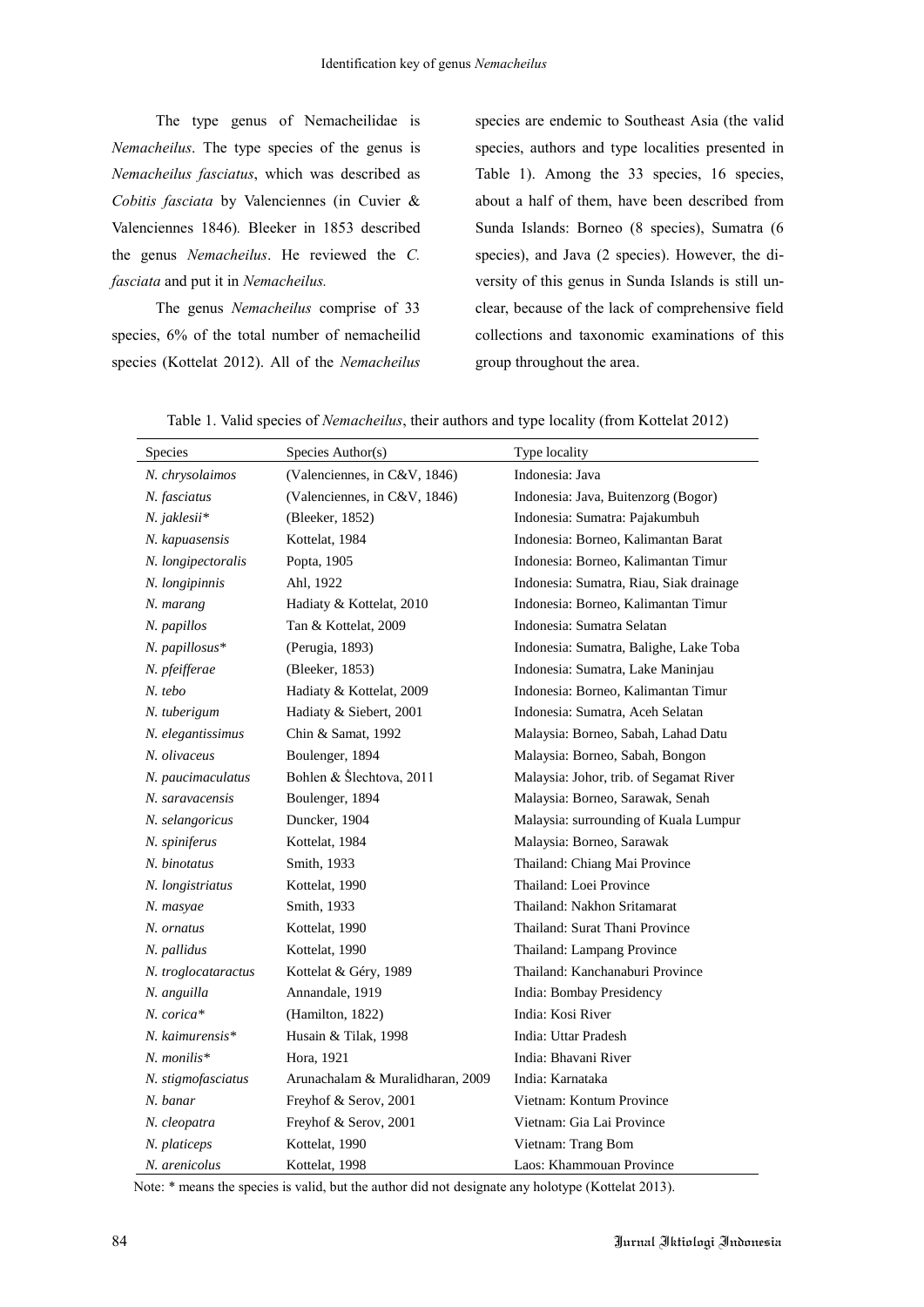The aim of this study is to provide the status of the *Nemacheilus* species that inhabit Sunda Islands, i.e., Sumatra, Java, and Borneo (the four Indonesian provinces [Kalimantan Barat, Kalimantan Selatan, Kalimantan Tengah, Kalimantan Timur], the two Malaysian provinces [Sabah, Sarawak], and Brunei) and construct an identification key. Since we did not have the opportunity to collect fish in Malaysian Borneo, the information for species in that area are extracted from the literature (Kottelat 1984, 1990, 2012, 2013, and Chin & Samat 1992). This study will add to the data on fish biodiversity in Sunda Island, especially in Indonesian waters, and should help to recognise and identify these loaches.

### **Material and methods**

### *Field collections*

This study is based on the specimens collected by the first author during field trips in Sumatra, Java, and Kalimantan between 1997 and 2014. Collection sites were summarized in Table 2. Fish samples were collected with electricity, tray nets, and/or seines. Notes on habitats and surrounding environments were recorded. The live specimens of almost all species collected were photographed immediately after capture or later at the base camp. The fish were preserved in 10% formalin (4% formaldehyde).

The identifications were based on Alfred (1961), Chin & Samat (1992), Hadiaty & Siebert (2001), Hadiaty & Kottelat (2009, 2010), Kottelat (1984, 1990, 2012, 2013), Kottelat *et al*. (1993), Kottelat & Widjanarti (2005), Kottelat & Whitten (1996), Kottelat & Freyhof (2007), Martin-Smith & Tan (1998), Roberts (1989), and Tan & Kottelat (2009). All samples were registered at Museum Zoologicum Bogoriense (MZB), the Ichthyology Laboratory, Division of Zoology, Research Center for Biology, Indonesian Institutes of Sciences, Indonesia.

Some type specimens of *Nemacheilus* spp. were examined in five European museums: The Rijksmuseum van Natuurlijke Historie (RMNH), Leiden; The Natural History Museum (NHM), London; The National Museum of Natural History (MNHN), Paris; The Zoological Museum Amsterdam (ZMA), Amsterdam; Collections of Maurice Kottelat (CMK), Switzerland; and The Raffless Museum of Biodiversity Research (RMBR), Singapore. Some specimens were examined with scanning electron microscope in National Museum of Natural History (NMNH), Smithsonian Institution, Washington DC. In addition to the specimens collected during the field trips above, the *Nemacheilus* spp. collections of Museum Zoologicum Bogoriense (MZB), the Ichthyology Laboratory, Division of Zoology, Research Center for Biology, Indonesian Institutes of Sciences, were also examined.

Morphometry and meristics were examined for species which had not been described. Methods for morphometry and meristics follow Kottelat (1984; 1990) and Kottelat & Freyhof (2007). Measurements were taken using a digital caliper, from point to point; exceptions are explicitly signified.

#### **Results**

During the course of field trips, 10 species of *Nemacheilus* (in total 1533 individuals) were collected (Table 3); 2 species from Sumatra (*N. tuberigum* and *N. fasciatus*), 1 species from Bangka and Belitung (*N. selangoricus*), 2 species from Java (*N. fasciatus* and *N. chrysolaimos*) and 7 species from Kalimantan (*N. kapuasensis*, *N. longipectoralis*, *N*. *marang*, *N. spiniferus*, *N. selangoricus*, *N. tebo*, and *Nemacheilus* nsp.). *N. jacklesii, N. longipinnis, N. papillos*, *N.*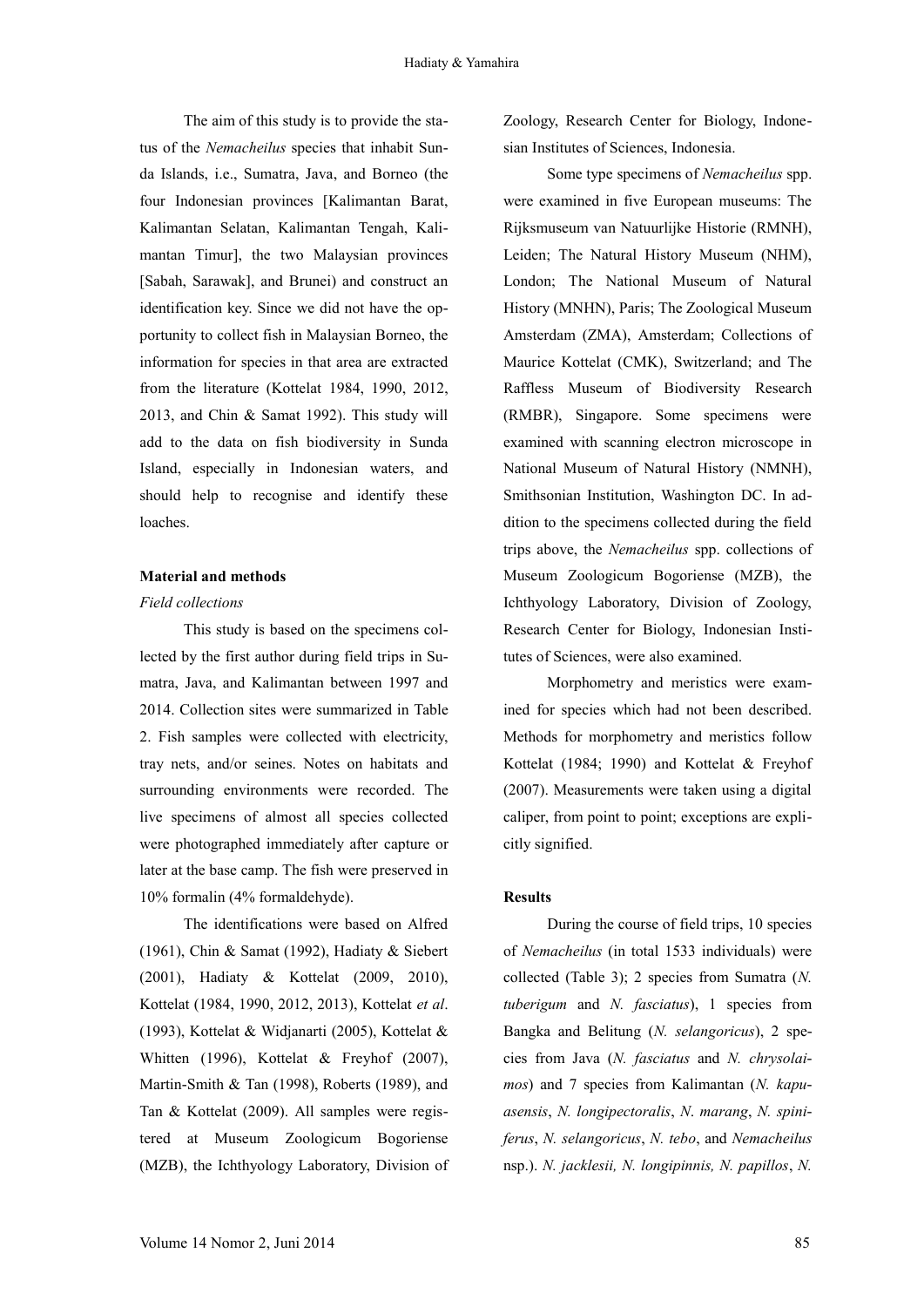| Collection sites                   | Province           | Island         | Year      | Abbreviation    |
|------------------------------------|--------------------|----------------|-----------|-----------------|
| Suaq Balimbing Research Station    | Aceh               | North Sumatra  | 1997      | NS1             |
| Ketambe Research Station           | Aceh               | North Sumatra  | 1998      | NS <sub>2</sub> |
| <b>Bukit Barisan National Park</b> | Lampung            | South Sumatra  | 2005      | SS1             |
| Metro                              | Lampung            | South Sumatra  | 2006      | SS2             |
| Lahat                              | Sumatra Selatan    | South Sumatra  | 2006      | SS3             |
| Muara Enim                         | Sumatra Selatan    | South Sumatra  | 2006      | SS4             |
| Pagar Alam                         | Sumatra Selatan    | South Sumatra  | 2006      | SS5             |
| Muara Sabak                        | Jambi Province     | South Sumatra  | 2011      | SS <sub>6</sub> |
| Bangka Island                      | Bangka-Belitung    | Bangka         | 2011      | BB1             |
| <b>Belitung Island</b>             | Bangka-Belitung    | Bangka         | 2011      | B <sub>B2</sub> |
| <b>Bogor</b>                       | Jawa Barat         | West Jawa      | 2009-2011 | WJ1             |
| Bandung                            | Jawa Barat         | West Jawa      | 2011-2012 | WJ2             |
| Sukabumi                           | Jawa Barat         | West Java      | 2012      | WJ3             |
| Banten                             | Jawa Barat         | West Java      | 2013      | WJ4             |
| Gunung Sewu karst area             | Yogyakarta         | Central Java   | 2006-2009 | CJ1             |
| Purwokerto                         | Jawa Tengah        | Central Java   | 2013      | CJ2             |
| Temanggung                         | Jawa Tengah        | Central Java   | 2013      | CJ3             |
| Tuban karst area                   | Jawa Timur         | East Java      | 2010      | EJ1             |
| Pacitan karst area                 | Jawa Timur         | East Java      | 2013      | EJ2             |
| <b>Blitar</b>                      | Jawa Timur         | East Java      | 2014      | EJ3             |
| Kediri                             | Jawa Timur         | East Java      | 2014      | EJ4             |
| Lumajang                           | Jawa Timur         | East Java      | 2014      | EJ5             |
| Mandor                             | Kalimantan Barat   | West Borneo    | 2012      | WB1             |
| Banjarmasin                        | Kalimantan Selatan | South Borneo   | 2012      | SB1             |
| Kotawaringin Barat                 | Kalimantan Tengah  | South Borneo   | 2012      | SB <sub>2</sub> |
| Murung Raya                        | Kalimantan Tengah  | Central Borneo | 2006      | CB <sub>1</sub> |
| Sukamara                           | Kalimantan Tengah  | Central Borneo | 2012      | CB2             |
| Sangkulirang karst area            | Kalimantan Timur   | East Borneo    | 2004      | EB1             |
| Kutai Barat                        | Kalimantan Timur   | East Borneo    | 2006      | EB <sub>2</sub> |
| Kutai Kartanegara                  | Kalimantan Timur   | East Borneo    | 2008-2012 | EB <sub>3</sub> |

Table 2. Collection sites of *Nemacheilus* species and years of field trips

*pfeifferae*, *N. papillosa*, and *N. saravacensis* which had been described from Indonesian waters were not collected during the trips.

From those 10 species, three were designated as new species and described as *N. tuberigum* Hadiaty & Siebert 2001, *N. tebo* Hadiaty & Kottelat 2009, and *N. marang* Hadiaty & Kottelat 2010. One species from Kalimantan Tengah Province was also a new species but has not been described. These four species were examined as follows.

# *Nemacheilus tuberigum* **Hadiaty & Siebert, 2001**

*Nemacheilus tuberigum* is known from the area of Gunung Leuser National Park, Nangroe Aceh Darussalam Province, Indonesia.

*Diagnosis. Nemacheilus tuberigum* is distinguished from all other *Nemacheilus* by combination of a row of comparatively large tubercles present on enlarged, elongate scales in the scale rows immediately above and below the lateral line scale row on the anterior half of the caudal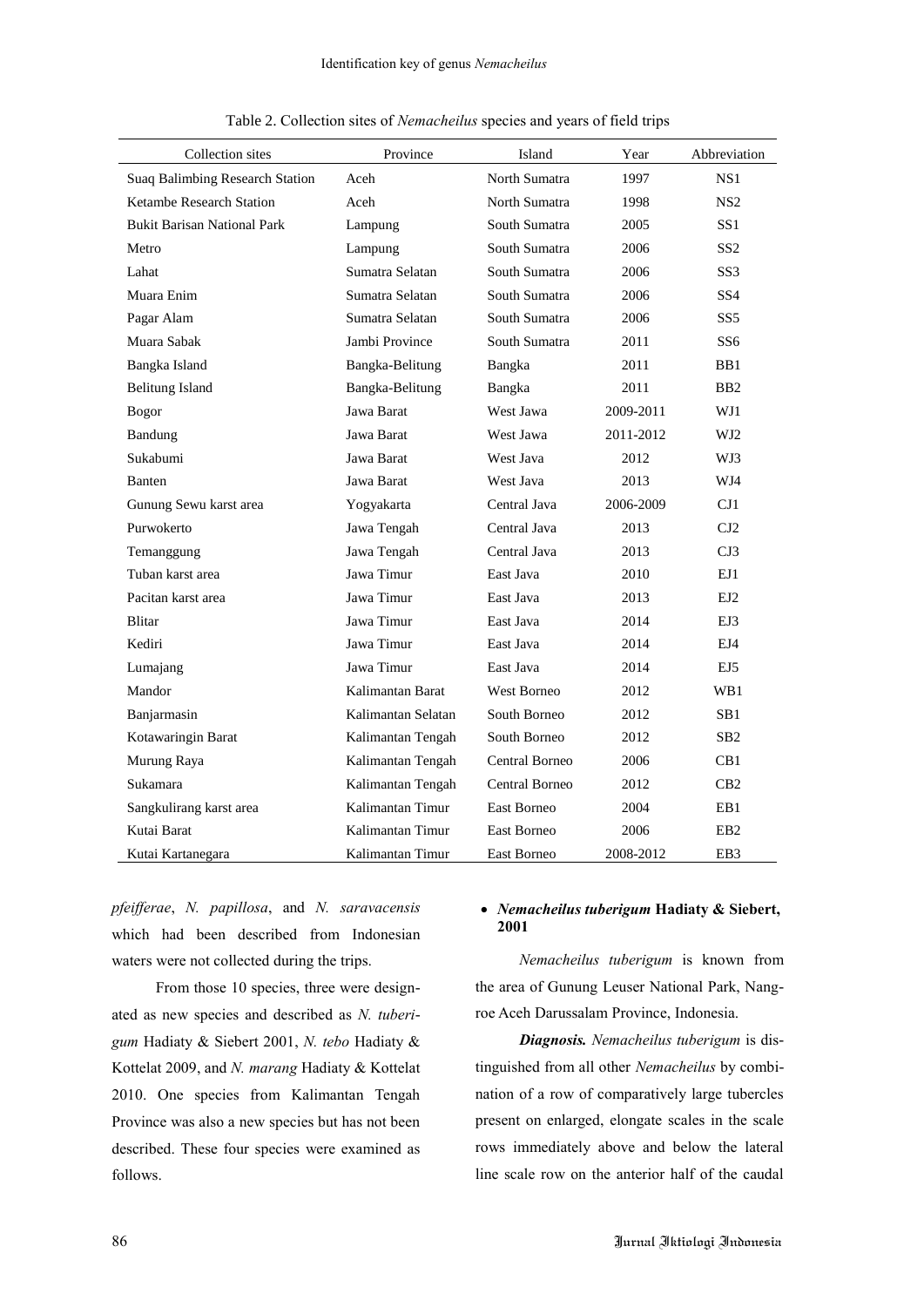| No. | <b>Species</b>     | Collection sites                    |
|-----|--------------------|-------------------------------------|
| 1.  | N. tuberigum       | <b>NS1, NS2</b>                     |
| 2.  | N. fasciatus       | SS1-SS4, WJ1, WJ3, CJ1-CJ3, EJ1-EJ5 |
| 3.  | N. selangoricus    | BB1, BB2, WB1, SB1, SB2             |
| 4.  | N. chrysolaimos    | WJ1, WJ2                            |
| 5.  | N. kapuasensis     | EB1                                 |
| 6.  | N. longipectoralis | EB <sub>3</sub>                     |
| 7.  | N. marang          | EB1                                 |
| 8.  | N. spiniferus      | CB1, EB1-EB3                        |
| 9.  | $N.$ tebo          | EB1                                 |
| 10. | Nemacheilus nsp.   | SB2                                 |

Table 3. *Nemacheilus* species collected during the course of field trips. See Table 2 for abbreviations of collection sites

Notes: NS= North Sumatra, SS=South Sumatra, WJ=West Java, CJ=Central Java, EJ=East Java, BB= Bangka-Belitung, WB=West Borneo, SB=South Borneo, EB= East Borneo, CB= Central Borneo



Figure 1. *Nemacheilus tuberigum*, MZB 14383, 48.7 mm SL; Nangroe Aceh Darussalam Province: Gunung Leuser National Park, Sumatra, Indonesia.

peduncle; colour pattern consisting of 11-15 dorsal saddles, a series of 8-13 lateral blotches centred along the lateral line and without a dark spot at anterior base of dorsal fin (Figure 1).

*Sexual dimorphism.* Male with suborbital flap and much more tubercles on flank than female.

### *Nemacheilus tebo* **Hadiaty & Kottelat, 2009**

*Nemacheilus tebo* is known from Danau Tebo area, an isolated hilly part of Sangkulirang Peninsula karstic area in Kalimantan Timur Province, Indonesia. This species was collected at 6 sites in the Danau Tebo drainage*.* The southern part of Tebo was burned once during the 1997

fires, but the area is so remote that other impacts (illegal logging and hunting) are minimal; it currently retains large patches of primary forest (Salas *et al*. 2005).

*Diagnosis. Nemacheilus tebo* is distinguished from all other species of the genus in Sunda Islands by its unique colour pattern: flank with 11-16 dark brown bars, those in front of the dorsal fin short, close together or fused, forming a kind of large elongate dark brown bar; those below and behind the dorsal fin distinct, continous across dorsum, irregularly shaped, usually wider along the dorsal midline and along lateral line, narrower in-between (Figure 2). It is also distinguished by the presence of longitudinal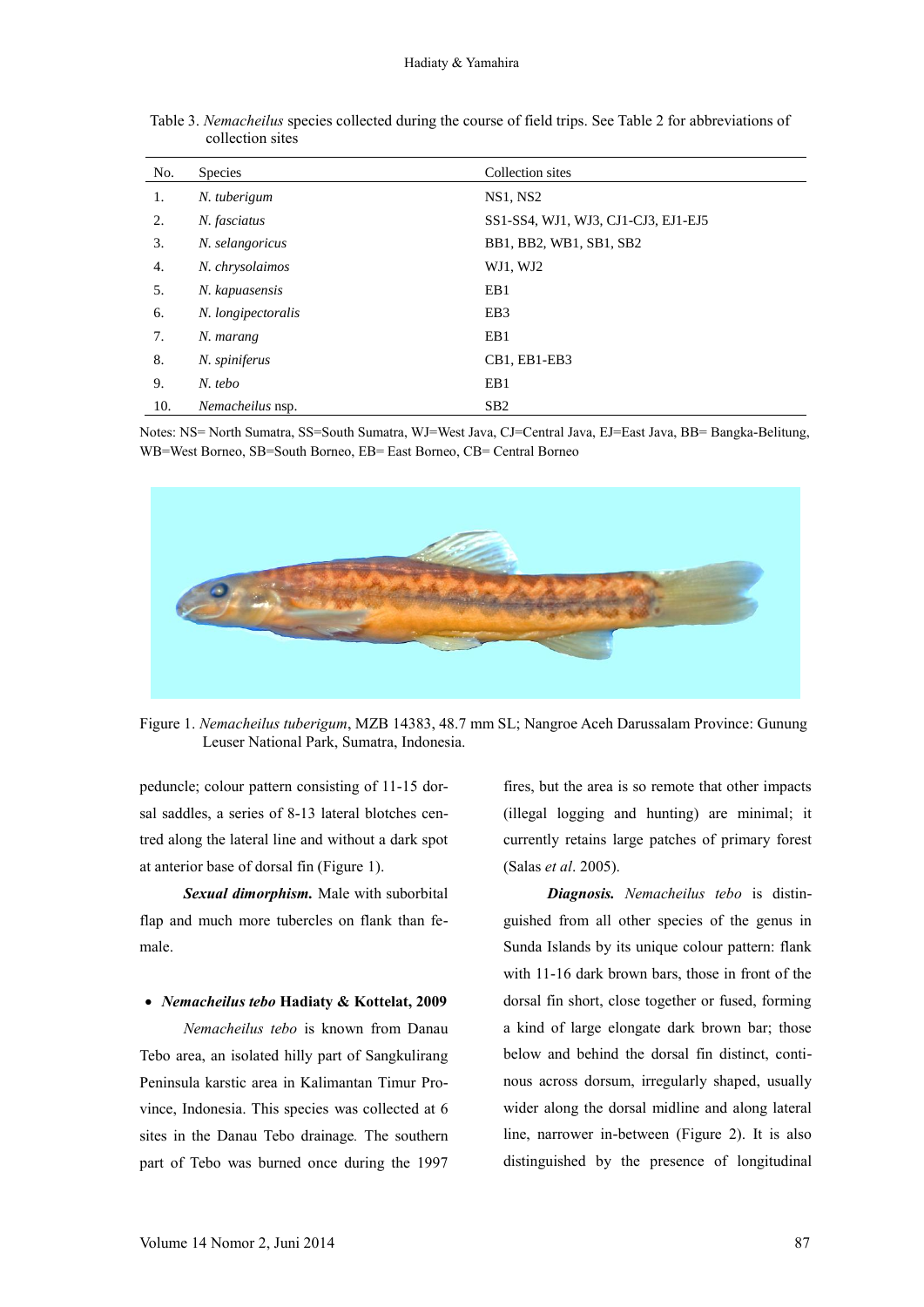rows of elongated scales on the caudal peduncle, each scale with a tubercle at posterior extremity. It is distinguished from the other species of the *N. selangoricus* group (*sensu* Hadiaty & Kottelat 2009) by having smaller tubercles, and by the presence of rows of tubercles on the lower half of the flank. Further, it is distinguished from *N. selangoricus* and *N. spiniferus* in missing the

long, acuminate posterior projection on the caudal peduncle and by the absence of the black spot at the base of the anterior dorsal-fin rays and of the rows of black spot on the rays.

*Sexual dimorphism***.** Male with suborbital flap and much more tubercles on flank than female. The flap is smaller in the largest specimen.



Figure 2. *Nemacheilus tebo*, MZB 13367, holotype, 56.1 mm SL; Lake Tebo, Sangkulirang karst area, Kalimantan Timur Province, Indonesia.



Figure 3. *Nemacheilus marang*: a. MZB 13301, holotype, 38.9 mm SL; b. MZB 13306, 55.9 mm SL, a gravid female, Marang River, Tepian Langsat, Sangkulirang karstic area, Kalimantan Timur Province, Indonesia.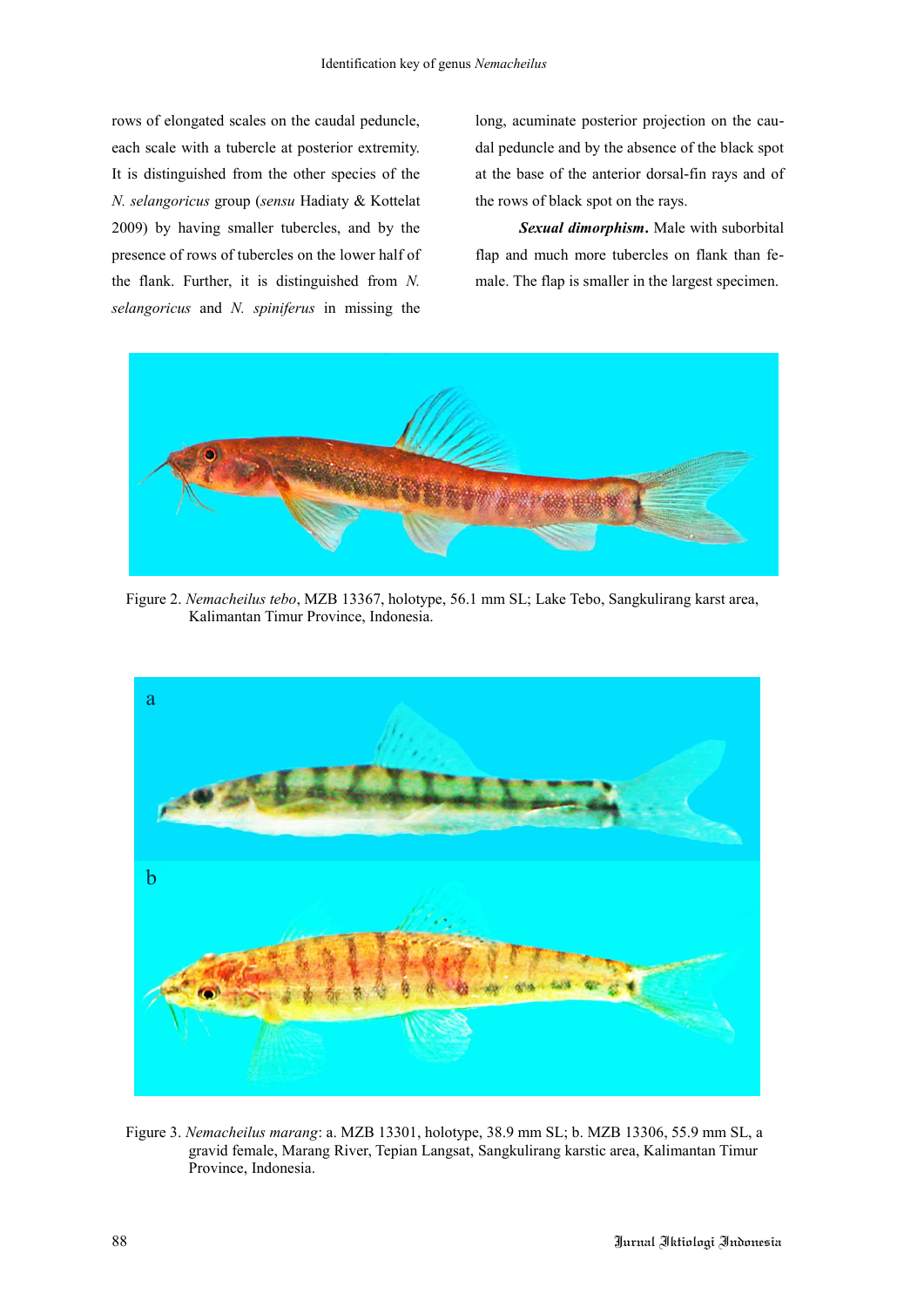### *Nemacheilus marang* **Hadiaty & Kottelat, 2010**

*Nemacheilus marang* is known from Sungai Marang, Bengalon drainage, Tepian Langsat Village, Kecamatan Kelai, Kabupaten Kutai Timur, Kalimantan Timur, Indonesia.

*Diagnosis. Nemacheilus marang* is distinguished from all other species of the genus in Sunda Islands by its colour pattern made of 10- 18 dark brown bars on flank, extending from dorsal midline to just below lateral line, continous across back, not or only slightly wider on back and where crossing midlateral stripe; bars usually regular, straight, and width less than half that of interspaces (Figure 3).

Other diagnostic characters but not unique to the species are: scales of rows above and below lateral line row on caudal peduncle not elongate and without a tubercle at their posterior extremity; pectoral fin reaching only slightly beyond half of distance to pelvic-fin base; caudal fin forked, upper lobe 1.0-1.5 times longer than median rays; anus located behind middle of distance between pelvic-fin base and anal-fin origin; anterior nostril at the front side of a pointed flap; 17 branched caudal-fin rays: 8½

branched dorsal-fin rays; and 84-92 lateral line pores.

*Sexual dimorphism.* Male with suborbital flap.

#### *Nemacheilus* **nsp.**

*Nemacheilus* nsp. were collected from Sei Samai drainage, Antakalang, Kotawaringin Barat, Kalimantan Tengah, Indonesia.

*Diagnosis. Nemacheilus* nsp. is distinguished from all other species of the genus in Sunda Islands by its colour pattern, all of the body colour is black, especially when alive, immediately after capture (Figure 4).

*Sexual dimorphism.* Male with suborbital flap.

### **Discussions**

# *Diversity of the genus Nemacheilus in Indonesia*

Throughout the field trips in Sunda Islands, three new *Nemacheilus* species have been described, and one more is waiting to be named. Considering that there are still many unexplored waters, it is very possible that there are more undescribed species of *Nemacheilus* in this area.



Figure 4. *Nemacheilus* nsp., MZB 21449, 42.7 mm SL; Sungai Batu Nyambil, Sei Samai drainage, Antakalang, Kotawaringin Barat, Kalimantan Tengah Province, Indonesia.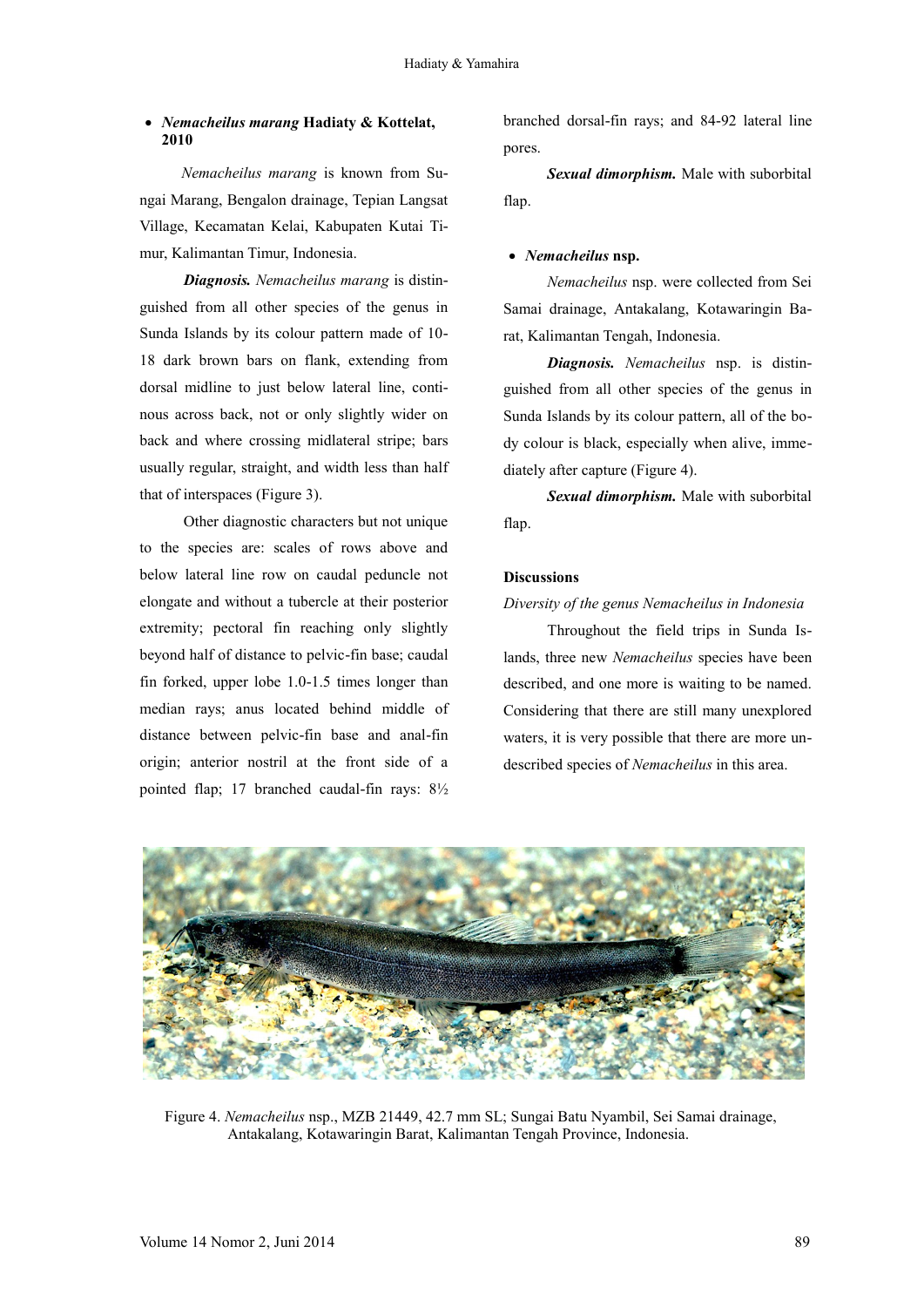| <b>Species</b>     | Distribution                                                           | Group        |
|--------------------|------------------------------------------------------------------------|--------------|
| N. selangoricus    | Malay Peninsula, Bangka, Belitung, Southeast Sumatra, Southwest Borneo | $\mathsf{A}$ |
| N. spiniferus      | Northeast-Central Borneo                                               | A            |
| $N.$ tebo          | East Borneo                                                            | A            |
| Nemacheilus nsp.   | South Borneo                                                           | A            |
| N. tuberigum       | North Sumatra                                                          | A            |
| N. pfeifferae      | Central Sumatra                                                        | $\mathsf{A}$ |
| N. olivaceus       | North Borneo                                                           | B            |
| N. saravacensis    | <b>West Borneo</b>                                                     | B            |
| N. marang          | East Borneo                                                            | B            |
| N. longipectoralis | Central Borneo                                                         | B            |
| N. longipinnis     | Central Sumatra                                                        | B            |
| N. papillos        | South Sumatra                                                          | B            |
| N. chrysolaimos    | West Java                                                              | B            |
| N. elegantissimus  | North Borneo                                                           | C            |
| N. kapuasensis     | Southwest-Central Borneo                                               | $\mathsf{C}$ |
| N. jaklesii        | Central Sumatra                                                        | $\mathsf{C}$ |
| N. papillosus      | North Sumatra                                                          | C            |
| N. fasciatus       | South Sumatra, Java                                                    | C            |

Table 4. The 18 *Nemacheilus* species in Sunda Islands and their distributions. Group indicates the groups estimated from the identification keys (see text for details).

Including the undescribed species, in total, 18 species of *Nemacheilus*, more than half of the species of this genus, are found on Sunda Islands (Table 4). Especially, Borneo has 10 species, and Sumatra has 8 species, respectively, indicating that these two islands are the most diverse area of the genus. Among the 18 species, only *N. selangorius* inhabits both the Sunda (Sumatra, Bangka, Belitung, and Borneo) and the Asian mainland sides (Malay Peninsula). Besides, among the 18 species, *N. elegantissimus* and *N. olivaceus* inhabits only in Malaysian Borneo (Sabah) and has not been found from Indonesian waters. We provide identification keys for the 18 *Nemacheilus* species in Sunda Islands below.

#### *Identification keys*

This key is modified mainly from Kottelat (1984, 1990), with the additional information from Roberts (1989), Chin & Samat (1992),

Kottelat *et al*. (1993), Hadiaty & Siebert (2001), Hadiaty & Kottelat (2009, 2010), Tan & Kottelat (2009), and van Oijen & Loots (2012).

- 1a. Acuminate or enlarged scales on rows above and below lateral line on caudal peduncle.  $\overline{\phantom{a}}$ 1b. No acuminate or enlarged scales on caudal peduncle ........................................... 7 2a. 4-10 acuminate scales above and below lateral line on caudal peduncle ............ 3
- 2b. Enlarged scales above and below lateral line on caudal peduncle ........................... 4
- 3a. Process of acuminate scales as long as rest of scale, its base width approximately onehalf of scale width; colour pattern consisting of 10-13 dark bars, somewhat wider than interspaces, their middle area being sometimes lighter brown than the margin, these bars are not very regular, they usually are wider on dorsal mid-line than in bet-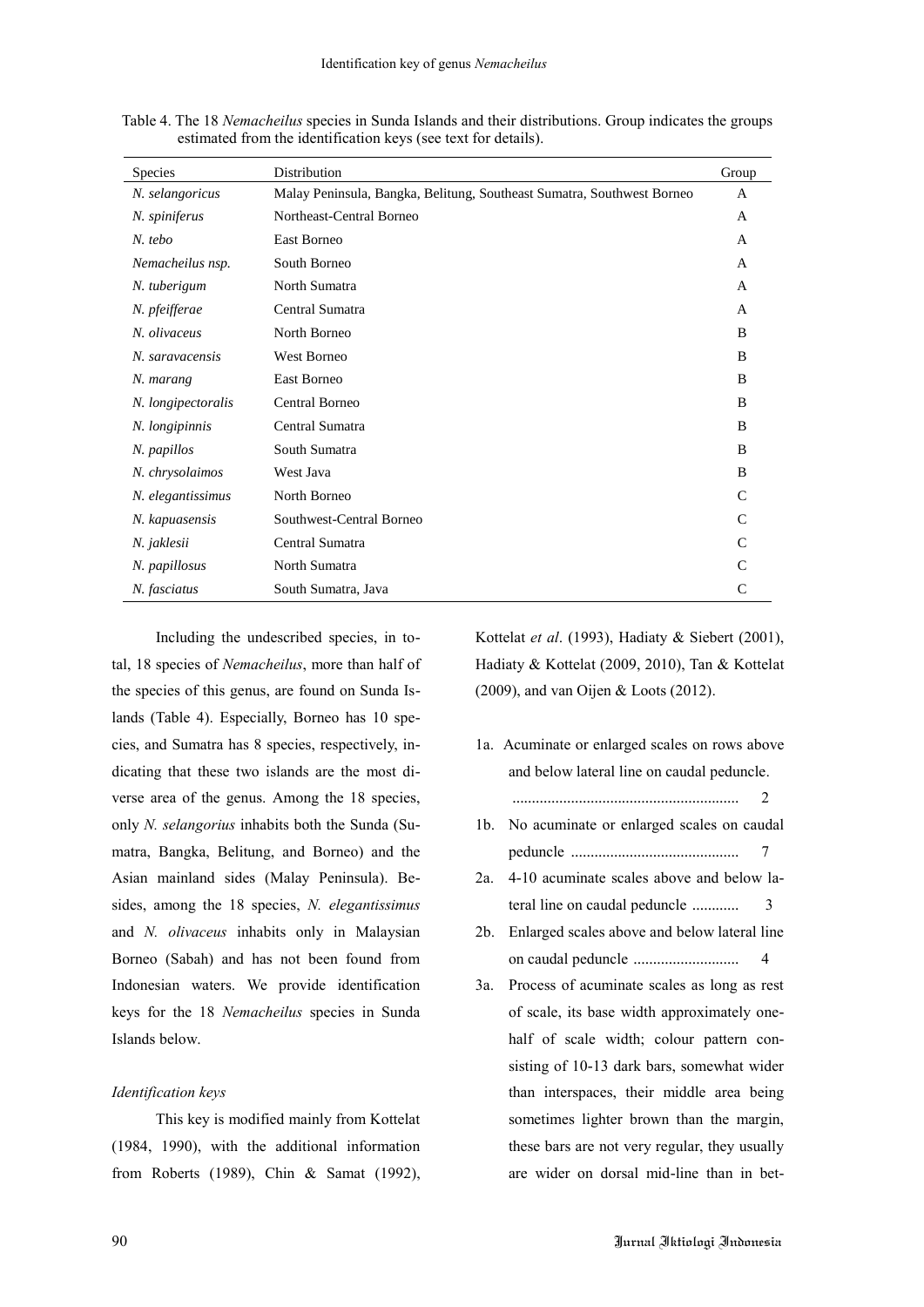ween; dorsal head length 21-23% SL; N.-C. Borneo ................................ *N spiniferus*

- 3b. Process of acuminate scales shorter than rest of scale, its base width approximately one-fourth to one-third of scale width; colour pattern consisting of 8-12 dark bars, wider than interspaces, the middle area of the bars being often lighter brown than the margin or as light as the background, the bar then being vertically split into two thin bars, these bars are very regular; dorsal head length 18-22% SL; Malay Peninsula, Bangka, Belitung, S.E. Sumatra, W. Borneo ......................................... *N. selangoricus*
- 4a. Colour pattern consisting of 10-18 dorsal saddles with 8-15 blotches along lateral line .......................................................... 5
- 4b. Body with dark brown bars in some part fused forming a large elongate dark brown or body totally black ........................ 6
- 5a. Colour pattern consisting of 11-15 dorsal saddles, wider than interspaces, a series of 8-13 blotches along lateral line; dorsal head length 16.8-20.9 % SL; N. Sumatra ......................................... *N. tuberigum*
- 5b. Colour pattern consisting of 10-18 saddles on the back and 10-15 dark blotches along lateral line, alternating with the saddles, often fused to dorm a longitudinal stripe; C. Sumatra .......................... *N. pfeifferae*
- 6a. Colour pattern consisting of 11-16 dark brown bars, those in front of dorsal fin short, close together or fused, forming a kind of large elongate dark brown bars, below and behind dorsal fin continuous across dorsum, irregularly shaped, wider along the dorsal midline and along lateral line, narrower in between; dorsal head length 17.1-21.1% SL; E. Borneo (Lake Tebo)

......................................... *N. tebo*

6b. Colour pattern consisting of all over of the body black, no bars, saddles or blotch; S. Borneo (Sei Samai)

...................................... *Nemacheilus* nsp.

- 7a. Anterior naris of a short tube ........... 8
- 7b. Anterior naris pierced on front side of a flap ................................................... 14
- 8a. Anterior naris ending in a modified projecttion ................................................... 9
- 8b. Anterior naris valve pierced at the tip of a tube ................................................... 11
- 9a. Anterior naris ending in a filament at least as long as rest of valve; caudal fin rounded, truncate or forked, if forked, caudal lobes subequal, upper lobe less than 1.3 times of median caudal-fin rays; N. Borneo

......................................... *N. olivaceus*

- 9b. Anterior naris ending in a short projection; caudal fin forked, upper lobe 1.0-1.5 times longer than median caudal-fin rays .. 10
- 10a. 16 (17 in the Kapuas material) branched caudal-fin rays; 9-10 branched dorsal-fin rays; colour pattern consisting of 13-17 irregular dark blotches along lateral line; W. Borneo ............................. *N. saravacensis*
- 10b. 17 branched caudal-fin rays; 8-9 branched dorsal-fin rays; colour pattern consisting of 10-18 dark brown bars, extending from the dorsal midline to just below lateral line, bars usually similarly shaped, straight, and narrower than interspaces; E. Borneo (Sangkulirang Karst area)

......................................... *N. marang*

- 11a. Long pectoral fins, pectoral fins reach farther than the base of pelvic fins; C. Borneo ....................... *N. longipectoralis*
- 11b. Pectoral fins do not reach the base of pelvic fins ................................................... 12
- 12a. Lips strongly papillated; colour pattern consisting of regular bar beginning on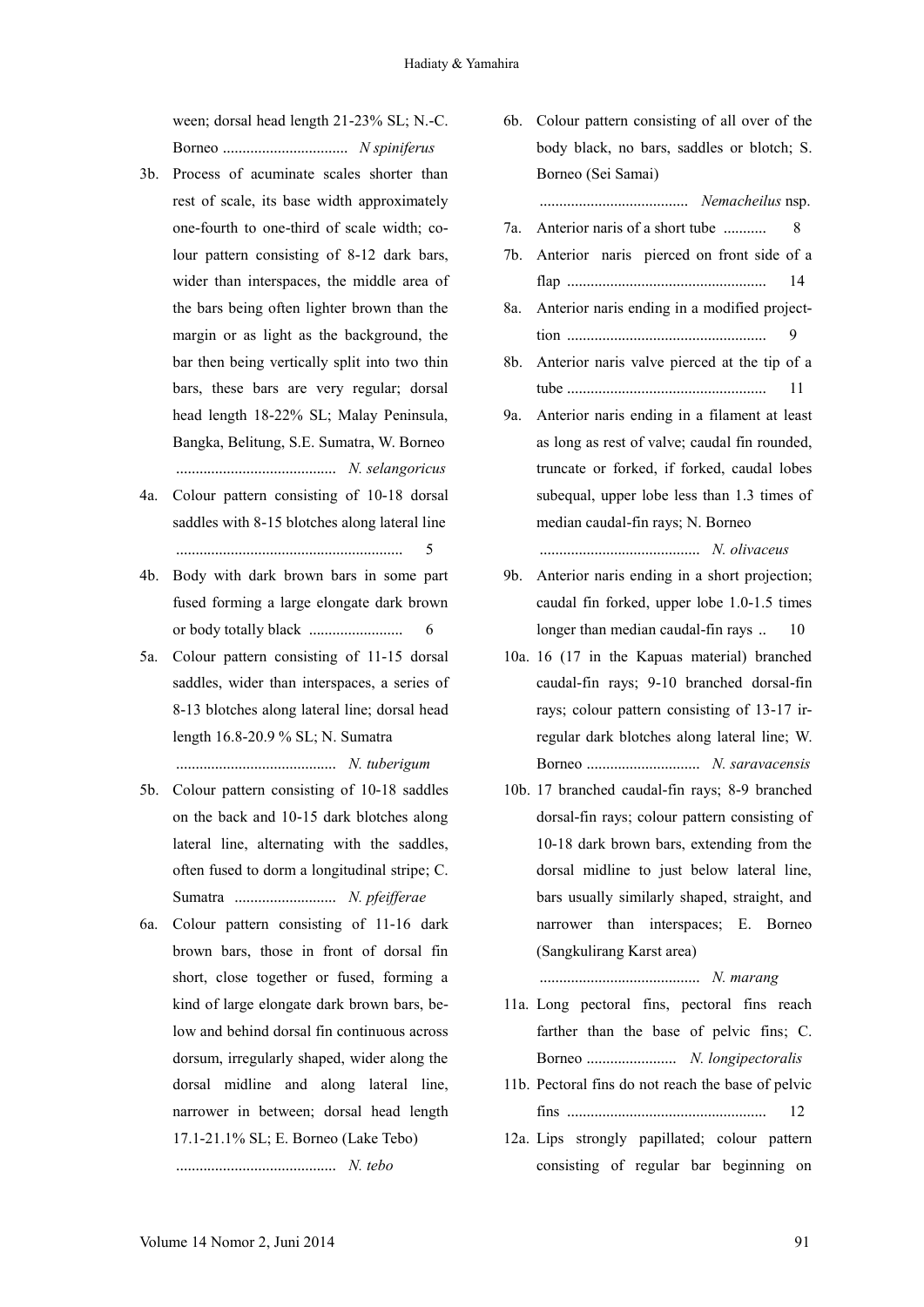dorsal profile with 10-11 bars, much wider than interspaces, no sexual dimorphism; S. Sumatra ........................... *N. papillos*

- 12b. Lips not papillated; colour pattern irregular .......................................................... 13
- 13a. Big eyes, eye diameter 7% SL; a dark spot at the base of the anterior part of the dorsal fin; C. Sumatra (Siak River)

......................................... *N. longipinnis*

13b. Eye diameter 4-6% SL; body light brown with 9-18 dark bars of irregular shape, bars wider than interspaces; W. Java

...................................... *N. chrysolaimos*

- 14a. Colour pattern consisting of dark brown blotches and dorsal saddles .............. 15
- 14b. Colour pattern consisting of dark bars .......................................................... 16
- 15a. Colour pattern consisting of 17-21 dark blotches which is some diamonds pattern along lateral line, dark saddles alternating with the blotches; N. Borneo (Danum Valley) .......................... *N. elegantissimus*
- 15b. Colour pattern consisting of 14-18 dark blotches along lateral line with 11-12 dark saddles across the back; S. Sumatra, Java ...................................... *N. fasciatus*
- 16a. Colour pattern consisting of 10-12 dark bars, wider than interspaces; S.W.-C. Borneo ................................ *N. kapuasensis*
- 16b. Colour pattern consisting of narrow dark bars, narrower than interspaces ........ 17
- 17a. Colour pattern consisting of 10 narrow dark bars, much narrower than interspaces; C. Sumatra (Payakumbuh) ... *N. jaklesii*
- 17b. Colour pattern consisting of narrow dark bars with dorsal saddles; N. Sumatra (Balige) ................................... *N. papillosus*

#### *Biogeography*

The distribution of *Nemacheilus* species

on the Great Sunda Islands is restricted to Sumatra, Java, Borneo, Bangka, and Belitung. They are not present in Sulawesi and Lesser Sunda Islands. The islands of Sumatra, Java, and Borneo, and mainland South-East Asia are on a shallow marine shelf, the Sunda shelf. Pleistocene glaciations caused sea level variation, exposing vast areas of the Sunda shelf and creating land bridges among the islands and mainlands (Voris 2000). Probably, the common ancestor of *Nemacheilus* in Sunda Island expand their geographic range from the mainland Asia to the islands during the Pleistocene glacial, when the shelf was exposed and drained by large river systems which connected many of today's rivers (Voris 2000). The striking faunal similarities between countries bordering the Sunda shelf have been attributed to faunal exchanges across the shelf (McConnel 2004).

The identification keys above indicates that *Nemacheilus* species in Sunda Islands are roughly classified into two groups; the group of species having acuminate or enlarged scales above and below the lateral line and that without acuminate or enlarged scales. The former group, Group A, includes 6 species on Sunda Islands (*N. tuberigum, N. pfeiffearae, N. tebo, Nemacheilus*  nsp., *N. spiniferus*, and *N. selangoricus*) (Table 4). Interestingly, we observe that their geographic distributions are allopatric. For example, *N. tuberigum*, *N. pfeifferae*, and *N. selangoricus* live in Sumatra, but they separate their distributions in between the northern, central, and southeastern parts of the island. Similarly, *N. tebo*, *N. spiniferus*, *Nemacheilus* nsp., and *N. selangoricus* inhabit in Borneo, but their distributions also hardly overlap. Assuming that the species members of this group are phylogenetically close with each other, the non-overlap ping geographic pattern may suggest that physical isolations and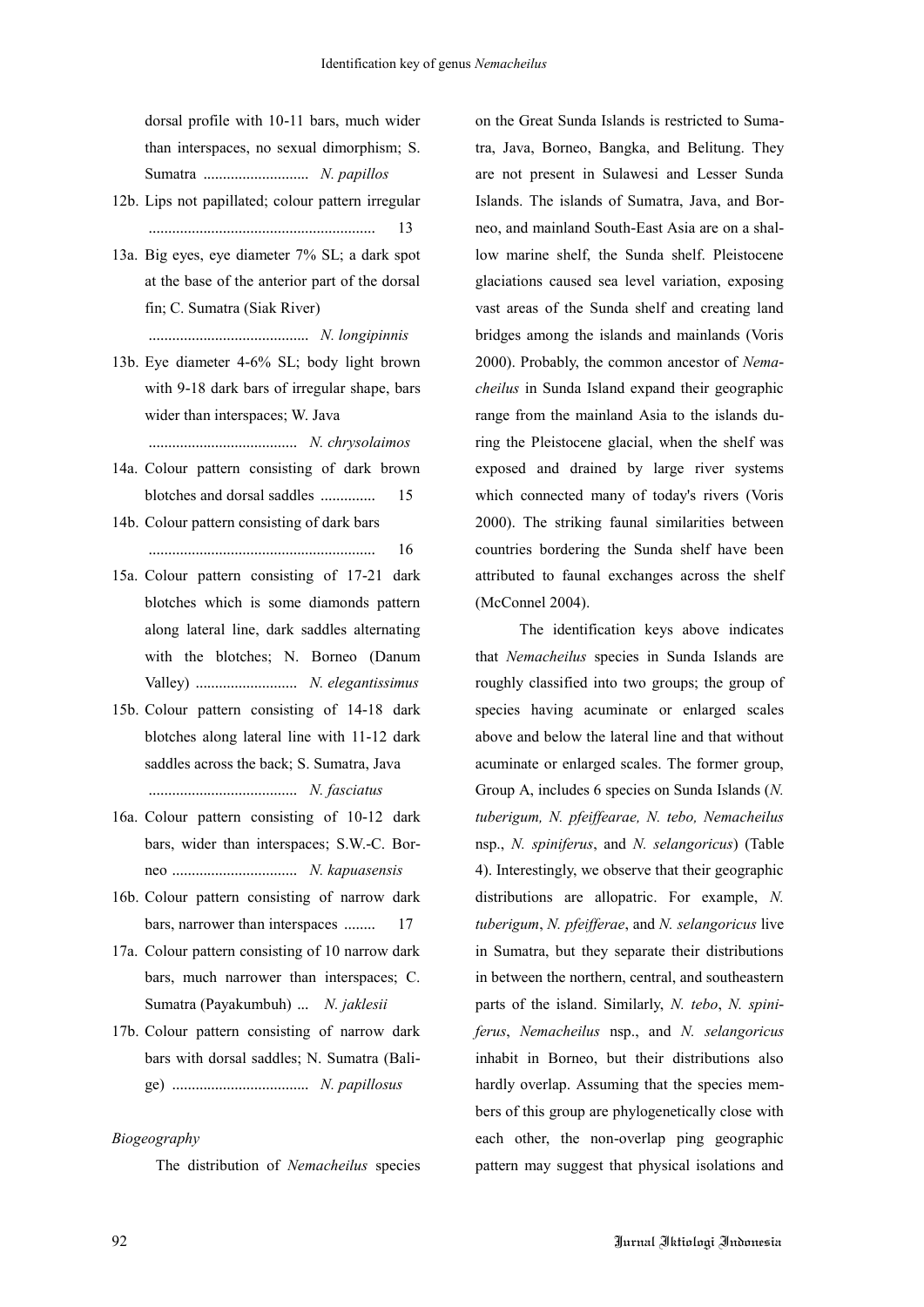resultant allopatric speciation may have contributed to the diversification of this group. The fact that most of *Nemacheilus* species in Sunda Islands live in mountainous areas and have low dispersal ability may have facilitated physical isolations.

The other group is further divided into two subgroups by the shape of the anterior naris, one group having a tube-like naris, Group B, and the other having a non tube-like naris, Group C. We found that like Group A the species members of each of Group B and C also do not overlap their geographic distributions with each other or overlap only a little if any (Table 4). This suggests that allopatric speciations may have contributed to the diversifications also in Group B and Group C. It is presently unclear how the three groups (Group A-C) had diverged from a common ancestor in the first place, but it is likely that physical isolations are the primary conditions for the diversifications of this genus, considering their low dispersal ability.

#### *Conservation status*

According to the IUCN Red list of threatened fish species version 2013 (http: //www. iucnredlist/org/serch?page=2), *Nemacheilus selangoricus* is the only *Nemacheilus* in Sunda Islands included in the list. This species is listed as 'data deficient'. *Nemacheilus* species in Sunda Islands generally live in stream environments in the hilly part or mountainous area, with the clear water, stone or gravel substrate, and moderate to strong current. The water pollution, habitat degradation, and invasion by exotic species may easily affect the sustainability of the *Nemacheilus*  species, and the freshwater stream biodiversity as well in general. It has been suggested that sustainable conservation strategies for freshwater biodiversity can be most effective, if they inte-

grate multiple levels of biological organization (Geist 2011). However, their conservation in stream habitats are still poorly understood (Geist 2011), and thus may offer a great perspective for future researches.

### **Conclusions**

Eighteen species of the genus *Nemacheilus* inhabit Sunda Islands, including one undescribed species. Among the 18 species, 11 and 9 species live in Borneo and Sumatra, respectively, indicating that these two islands are the most diverse area of the genus. Only one species, *N. selangoricus*, is distributed both on Sunda Islands and the mainland Asia. Identification keys suggest that the 18 species in Sunda Islands are classified into three subgroups.

### **Materials examined**

- *Nemacheilus chrysolaimos*: MNHN 3961, lectotype, 1 ex., 46.7 mm SL; Java, Indonesia; Kuhl & van Hasselt, no date. MNHN B 2972, paralectotype, 1, 46.7 mm SL; Java, Indonesia; Kuhl & van Hasselt, no date. MZB 1374b, 10 ex., 43.0-47.3 mm SL; Cisarua, Bogor, Java, Indonesia; Yachya, 5 April 1970. MZB 1366, 9 ex., 27.9-41.6 mm SL; Ciapus, Gadog, Bogor, Java, Indonesia; Minin, 25 December 1969*.* MZB 6, 3 ex., 48.8-67.7 mm SL; Sungai Cigundul, West Java, Indonesia; Hardenberg, 15 August 1930.
- *Nemacheilus elegantissimus*: CMK 7937, paratype, 1 ex., 46.0 mm SL; Sungai Lonpodas, Danum Valley, Lahad Datu District, Sabah, Borneo, Malaysia; A. Samat, 7 December 1990. ZRC 40381, 1 ex., 47.8 mm SL; Sungai Lonpodas, Danum Valley, Lahad Datu District, Sabah, Borneo, Malaysia; K. Martin-Smith, 4 June 1996.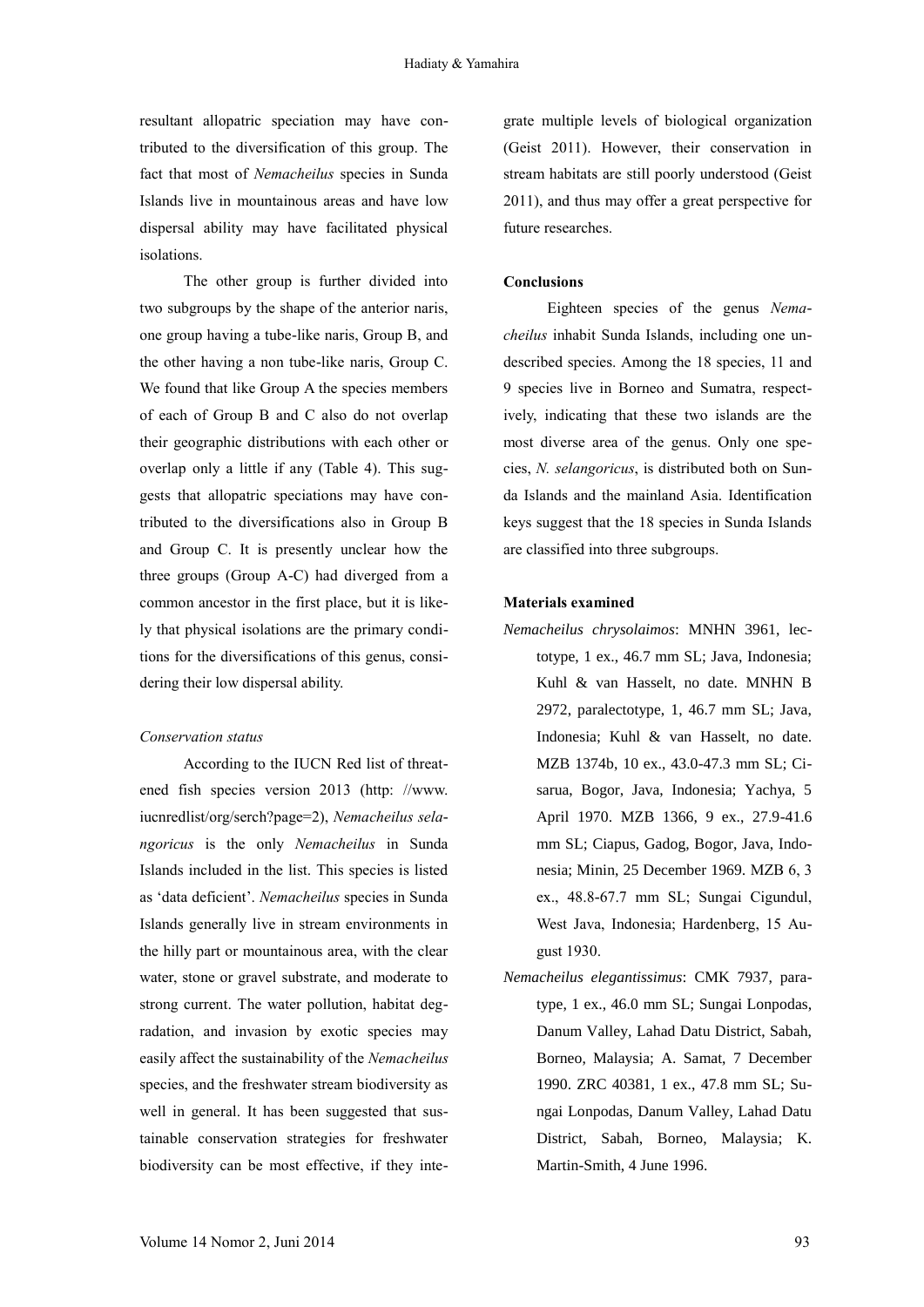- *Nemacheilus fasciatus*: MNHN B 2798, holotype, 1 ex., 54.1 mm SL; Java, Indonesia; Kuhl & van Hasselt. MZB 1372b, 3 ex., 55.3-57.6 mm SL; Cikaniki, Cipaku, Bogor, Java, Indonesia; S. Wargasasmita, 25 March 1970. MZB 1372c, 6 ex., 56.7-69.2 mm SL; Cikaniki, Cipaku, Bogor, Java, Indonesia; S. Wargasasmita, 25 March 1970. MZB 2010, 7 ex., 56.3-68.6 mm SL, Sangharus, Airnaningan, Pulau Panggung, Lampung Selatan, Sumatra, Indonesia; D. Hardjono & F. Sabar, 26 February 1975. ZMA 109.262, 2 ex., 41.9 mm SL, 1 specimen without head; stream in Gremeng cave, Gunung Sewu, Yogya, Java, Indonesia; E. Jacobson, Feburary 1911.
- *Nemacheilus jaklesii*: BMNH 1866.5.2.60, paralectotype, 1 ex., 49.1 mm SL, male; Paya Kumbuh, Sumatra, Indonesia; no collector and date.
- *Nemacheilus kapuasensis*: ZRC 44047, 1 ex., 60 mm SL; Bau area, Sarawak, Malaysia; H. H. Tan, 24 April 2004. ZRC 38823, 2 ex., 51.4–52.9 mm SL, Sungai Lanjak in Lanjak and Sungai Lanjak Deras, 1 km east of Lanjak, Kapuas drainage, Kalimantan Barat, Borneo, Indonesia; M. Kottelat, 11 June 1995. CMK 3187, 3 ex., 41.2-54.0 mm SL; Sungai Pinoh at Nangu Saian, 45 km S of Nangapinoh, Kapuas drainage, Kalimantan Barat, Borneo, Indonesia; T.R. Roberts, 26 July 1976.
- *Nemacheilus longipectoralis*: RMNH 7641, lectotype, 1 ex., 34.4 mm SL; upper Mahakam, Kalimantan Timur, Borneo, Indonesia; A.W. Nieuwenhuis, November 1898. RMNH 27350, paralectotypes, 2 ex., 28.9- 36.7 mm SL, Mahakam, Borneo, Indonesia; A.W. Nieuwenhuis, November 1898. MZB 16479, 1 ex., 39.4 mm SL; Sungai Pleo,

Sungai Senget Kiri, Mahakam drainage, Kalimantan Timur, Borneo, Indonesia; R.. Hadiaty *et al*., 6 June 2008. ZRC 40383, 3 ex., 33.7–38.3 mm SL; Sungai Lonpodas, Danum Valley, Lahad Datu District, Sabah, Malaysia; H.H. Tan & Y.Y. Goh, 3 October 1996.

- *Nemacheilus longipinnis*: ZMB 20547, holotype, 1 ex, broken tail; upper & middle sections of Rokan Kanan, Rokan Kiri and Siak drainages, Riau, Sumatra, Indonesia.
- *Nemacheilus marang*: MZB 13301, holotype, 1 ex., 38.9 mm SL; Sungai Marang, Bengalon drainage, Tepian Langsat village, Kecamatan Kelai, Kabupaten Kutai Timur, Kalimantan Timur, Borneo, Indonesia; R. K. Hadiaty, Sugeng & July, 25 August 2004. Paratypes: ANSP 187007, 1 ex., 43.0 mm SL; BMNH 2006.3.20.2, 2 ex., 38.5- 40.7 mm SL; UF 165708, 2 ex., 39.6-43.8 mm SL; USNM 388745, 2 ex., 38.7-40.9 mm SL; ZRC 50729, 2 ex., 34.9-36.4 mm SL; CMK 20314, 2 ex., 40.1-44.2 mm SL; CMK 18908, 2 ex., 41.9-49.6 mm SL; same data as holotype. MZB 13321, 4 ex., 37- 51.6 mm SL; Sungai Jelai; Bengalon drainage, Tepian Langsat village, Kecamatan Kelai, Kabupaten Kutai Timur, Kalimantan Timur, Borneo, Indonesia; R. K. Hadiaty, Sugeng & July, 26 August 2004. Additional material (non types): MZB 13295, 1 ex., 41.5 mm SL; Sungai Marang; Bengalon drainage, Tepian Langsat village, Kecamatan Kelai, Kabupaten Kutai Timur, Kalimantan Timur, Borneo, Indonesia; Daeng, 21 August 2004. MZB 13302, 1 ex., 39.6 mm SL; Sungai Marang; Indonesia: Kalimantan Timur: Kabupaten Kutai Timur: Kecamatan Kelai: Tepian Langsat village; Daeng, 23 August 2004. MZB 13304, 3 ex.,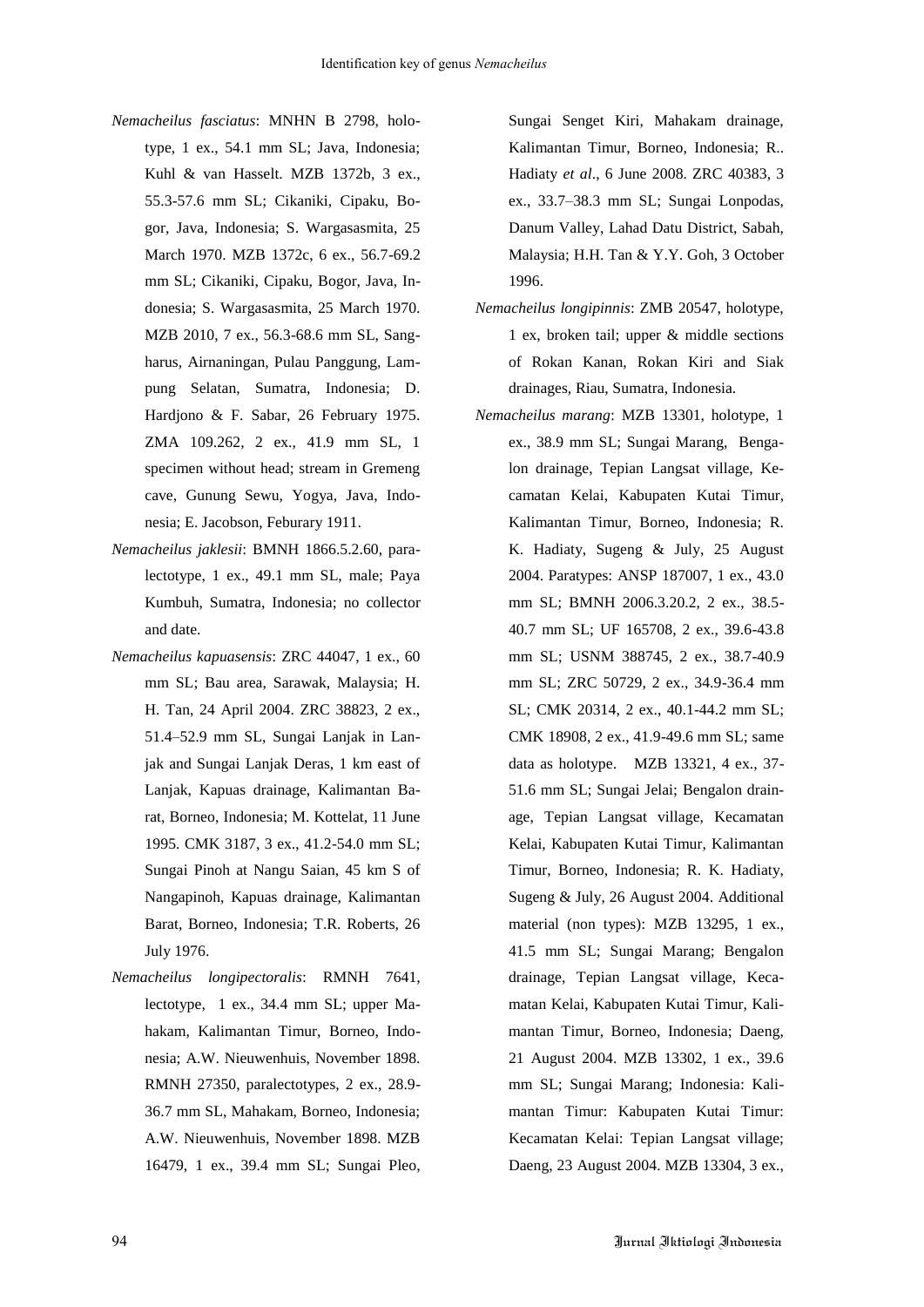41.7–45.8 mm SL; Mouth of Sungai Marang, Indonesia: Kalimantan Timur: Kabupaten Kutai Timur: Kecamatan Kelai: Tepian Langsat village; R. K. Hadiaty, Oman & Sugeng, 24 August 2004. MZB 13306, 10 ex., 37.5-54.7 mm SL; Mouth of Sungai Marang, Indonesia: Kalimantan Timur: Kabupaten Kutai Timur: Kecamatan Kelai: Tepian Langsat village; R. K. Hadiaty, Oman & Sugeng, 25 August 2004.

- *Nemacheilus olivaceus*: ZRC 43986, 1 ex, 49.8 mm SL; small tributary to Sungai Bole, ca. 500 m into coupe 93, Danum Valley, Sabah, Borneo, Malaysia; H.H. Tan & Y.Y. Goh, 2 October 1996. ZRC 45411, 1 ex., 43.9 mm SL; Danum Valley, Sabah, Borneo, Malaysia; H.H. Tan & Y.Y. Goh, 1 October 1996. ZRC 45453, 5 of 7 ex., 36.3- 50.9 mm SL; Danum, Lahad Datu, Sabah, Borneo, Malaysia; H.H. Tan & Y.Y. Goh, 2 October 1996. ZRC 45485, 5 ex., 40.6-48.5 mm SL; a tributary of Segama, Sabah, Borneo, Malaysia; Y.Y. Goh, 23 September 1998.
- *Nemacheilus papillos*: MZB 10994, holotype, 1 ex., 55.3 mm SL; Sumatra: Sumatera Selatan: Sungai Sentang near Desa Sukajaya, about 5 km from road (turn-off at about 12 km on road from Bayung Lencir to Jambi; H. H. Tan, 27 July 1997.
- *Nemacheilus papillosus*: ZMA 112.874, 2 syntypes, 48.0 mm SL, male with subocular flap obvious, 56.3 mm SL, female with eggs apparent; Lake Toba, Balige, Sumatra, Indonesia; no collector and date.
- *Nemacheilus pfeifferae*: MZB 4710, 2 ex., 37.1- 40.9 mm SL; Sungai Batang Kalu, Kayu Tanam, Padang, Sumatra Barat, Indone-sia; I. Rachmatika & F. Sabar; 2 October 1982. MZB 4968, 22 ex., 33.3-63.3 mm SL, Su-

ngai Anai, Agam, Padang, Sumatra Barat, Indonesia; M. Siluba, 23 December 1984. MZB 4977, 17 ex., 34.7-60.5 mm SL ; Sungai Anai, Agam, Padang, Sumatra Barat, Indonesia; M. Siluba & M. Toha, 22 December 1983. MZB 4981, 12 ex., 41.7- 64.4 mm SL; Sungai Anai, Agam, Padang, Sumatra Barat, Indonesia; M. Siluba & M. Toha, 22 December 1983.

- *Nemacheilus saravacensis*: BMNH 1893.3.2.277, lectotype, 42.1 mm SL; Senah, Sarawak, Borneo, Malaysia; Everett, no date. ZRC 39851, 10 of 18 ex., 29.5-40.4 mm SL; Tributary of Sungai Kahat, Serian, Sarawak; HH Tan et al.; 14 January 1996.
- *Nemacheilus selangoricus*: MZB 3551, 3 ex., 28.3-29.4 mm SL; small forested stream where it flows into Sungai Mandai, an upstream from its confluence with Kapuas mainstream, Sungai Kapuas basin, Kalimantan Barat, Indonesia; T.R. Roberts, 10 August 1976. MZB 2395b, 3 ex., 29.3-41.4 mm SL; Tanah merah, Lempake, Kalimantan, Indonesia; M. Siluba, 27 February 1978. RMNH 28879, 5 ex., 41.1–44.1 mm SL; Sungai Mandai Kecil, 18 km south west of Putussibau, Borneo, Indonesia; T.R. Roberts, 11 August 1975. RMNH 24995, 1, 47.1 mm SL; north of Seletar reservoir, Sungei Seletar, Singapore; E.R. Alfred, 4 April 1963.
- *Nemacheilus spiniferus*: MZB 6807, 6 ex., 32.2- 37.5 mm SL; Sungai Tarusan, a tributary of Sungai Laung, a tributary of Sungai Barito, Kalimantan Tengah, Borneo, Indonesia; D.J. Siebert, A.H. Tjakrawidjaja & O. Crimmen, 16 July 1992. MZB 6877, 11 ex., 29.5-38.0 mm SL; Sungai Karingian, a tributary of Sungai Laung, a tributary of Sungai Barito, Kalimantan Tengah, Borneo,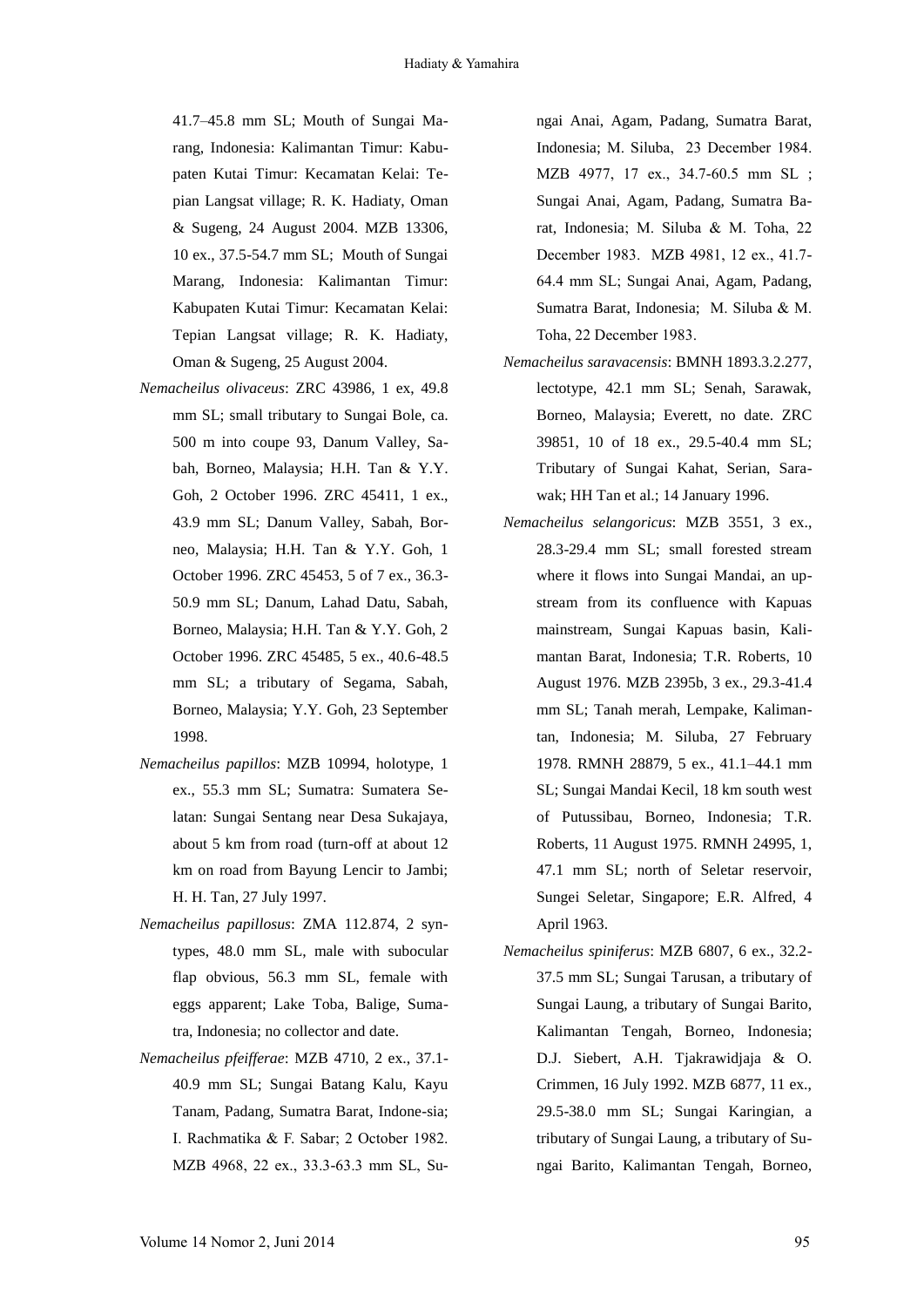Indonesia; D.J. Siebert, A. H. Tjakrawidjaja & O. Crimmen, 7 July 1992. MZB 6928, 2 ex., 38.7-40.0 mm SL; Sungai Laung, a tributary of Sungai Barito, Laung Tuhup, Barito Utara, Kalimantan Tengah, Borneo, Indonesia; D.J. Siebert, A.H. Tjakrawidjaja & O. Crimmen, 15-18 July 1992. MZB 6948, 2 ex., 34.1-34.5 mm SL; Sungai Mata, a tributary of Sungai Barito below Muara Laung, Laung Tuhup, Barito Utara, Kalimantan Tengah, Borneo, Indonesia; D.J. Siebert, A.H. Tjakrawidjaja & O. Crimmen, 8 July 1992.

*Nemacheilus tebo*: MZB 13367, holotype, 1 ex., 56.1 mm SL; Indonesia: Kalimantan Timur: Berau Regency, Kelai District, Merapun Village, Lake Tebo area, a pond at mouth of west cave, site 2; coll. R. Hadiaty, Sokir & Cai, 31 Aug.2004. Paratypes: All from Indonesia: Kalimantan Timur: Berau Regency, Kelai District, Merapun Village, Lake Tebo area; BMNH 2007.11.30.1, 1 ex., 43.8 mm SL (58.4 mm TL); CMK 18909, 3 ex., 35.9-45.0 mm SL; MZB 13380, 2 ex., 37.5-41.1 mm; UF 165707, 1 ex., 38.6 mm SL; USNM 388744, 2 ex., 40.4-40.4 mm SL; ANSP 187006, 1 ex., 42 mm SL; same data as holotype. - MZB 13359, 3 ex., 36.-40.7 mm SL; cave behind camp, site 3; coll. R. Hadiaty, Sokir & Cai, 30 Aug. 2004. - MZB 13360, 4 ex., 37.1– 44.9 mm SL; ZRC 50728, 1 ex., 40.6 mm SL; entrance of cave northwest of camp, site 1; coll. R. Hadiaty, Sokir & Cai, 31 Aug. 2004. Additional material (non types): MZB 13341, 43 ex., 18.8–48.2 mm SL: Tuba-tubaan river, site 6; coll. R. Hadiaty, Sokir & Cai, 30 Aug.2004. - MZB 13346, 2 ex., 37.5–41.6 mm SL; Gua Keluar, site 4; coll. R. Hadiaty, Sokir & Cai, 30 Aug.

2004. - MZB 13379, 1 ex., 31.8 mm SL; Lake Tebo; coll. R. Hadiaty, 28 Aug. 2004.

*Nemacheilus tuberigum*: MZB 9356, holotype, 48.5 mm SL; MZB 10565, 1 paratype, 43.0 mm SL; MZB 9357, 12 paratypes, 39.6– 53.2 mm SL; BMNH 2000.4.10.1–5, 5 paratypes, 42.2–50.5 mm SL; a tributary of Sungai Lembang, Gunung Leuser National Park, Desa Pucuk Lembang, Kecamatan Kluet Selatan, Aceh, Sumatra, Indonesia; R.K. Hadiaty & A. Mun'im, 2 September 1997. MZB 9358, 4 paratypes, 44.8-53.4 mm SL; same data as holotype; 31 August 1997. MZB 9359, 1 paratypes, 42.6 mm SL; same data as holotype, 1 September 1997. MZB 9360, 4 paratypes, 42.6-49.2 mm SL; a tributary of Sungai Lembang, Alur Betung, Desa Pucuk Lembang, Kecamatan Kluet Selatan, Aceh, Sumatra, Indonesia; R.K. Hadiaty & A. Mun'im, 2 September 1997. MZB 9361, 2 paratypes, 31.9-37.2 mm SL; a tributary of Sungai Lembang, a muddy forest stream, Suaq Balimbing Research Station, Kecamatan Kluet Selatan, Aceh, Sumatra, Indonesia; R.K. Hadiaty & A. Mun'im, 4 September 1997. Non type materials: MZB 9351, 10 ex., (38.0-53.0 mm SL); data as for holotype. MZB 9362, 28 ex., (33.2-45.9 mm SL); location as for holotype; R.K. Hadiaty and A. Mun'im; 31 August 1997. MZB 9363. 27 ex.. (34.7-52.2 mm SL); location as for holotype: R.K. Hadiaty and A. Mun'im; 1 September 1997. MZB 9364, 11 ex., (33.2- 52.3 mm SL); a tributary of Sungai Lembang, Alur Betung, Desa Pucuk Lembang, Aceh Selatan, Sumatra, Indonesia; R.K. Hadiaty and A. Mun'im; 2 September 1997. MZB 10566, 2 ex., (47.2-48.2 mm SL); unnamed tributary of S. Alas,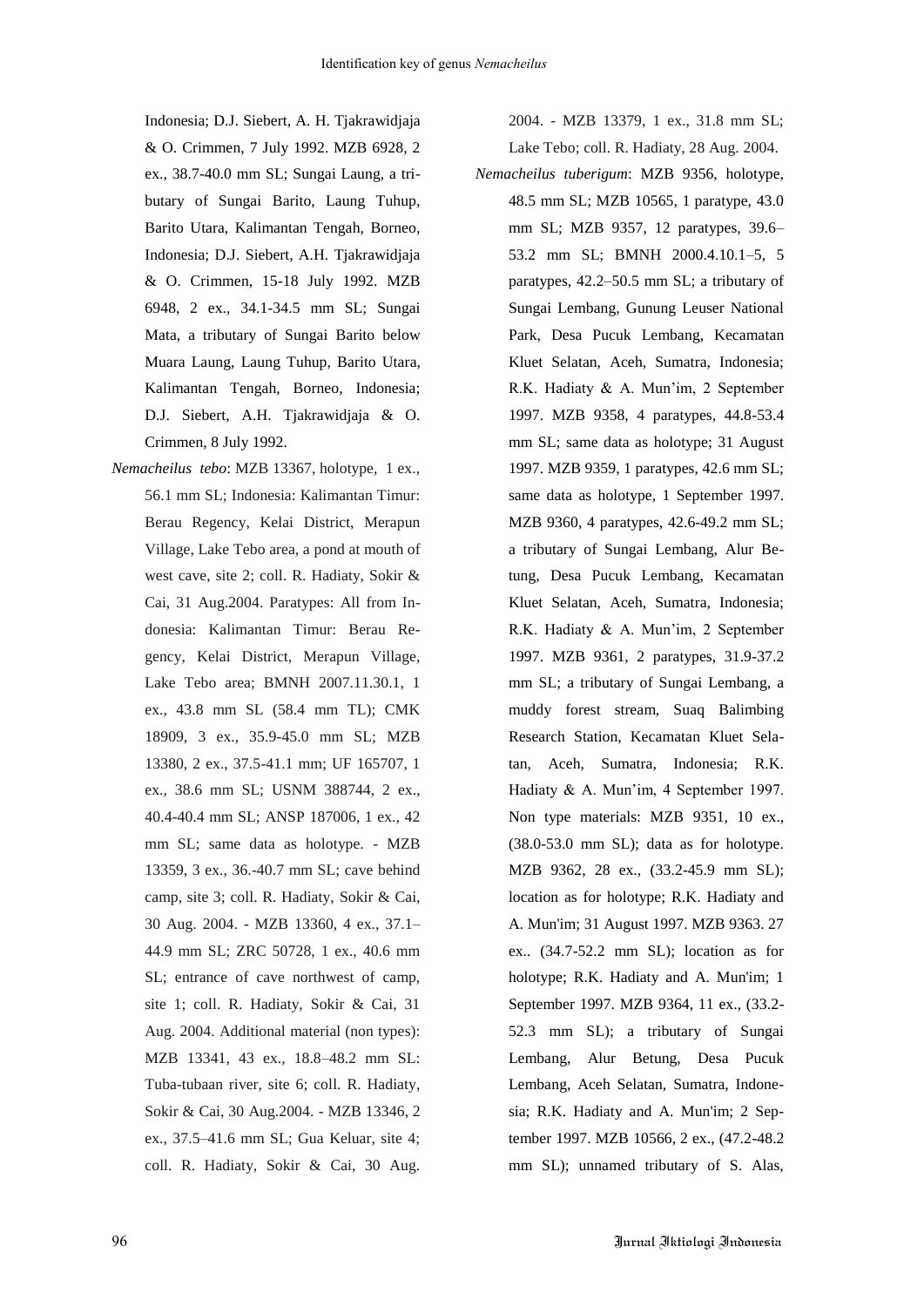behind the camp at Ketambe Research Station, Aceh, Sumatra, Indonesia; R.K. Hadiaty & A. Mun'im: 21 June 1998. MZB 10567, 3 ex., (38.6-52.9 mm SL); unnamed tributary of S. Alas, Ketambe Research Station, Aceh, Sumatra, Indonesia; R.K. Hadiaty & A. Mun'im; 20 June 1998. MZB 10568, 5 ex., (41.2-52.8 mm SL); unnamed tributary of S. Alas, in front of the National Park camp ground, Ketambe, Aceh, Sumatra, Indonesia; R.K. Hadiaty & A. Mun'im; 23 June 1998. MZB 10569, 2 ex., (39.8^4.9 mm SL); mouth of S. Sukarimbun, Ketambe, Aceh, Sumatra, Indonesia; R.K. Hadiaty & A. Mun'im; 20 June 1998. MZB 10570, 15 ex., (28.2-59.6 mm SL), unnamed tributary of S. Alas, behind the camp of the Ketambe Research Station, Sumatra, Indonesia; R.K. Hadiaty & A. Mun'im; 21 June 1998. MZB 14383, 8 ex., 46.9-54.9 mm SL; a tributary of Sungai Alas, Ketambe Research Center, Gunung Leuser National Park, Ketambe, Aceh, Sumatra, Indonesia; R.K. Hadiaty & A. Mun'im, 21 June 1998. ZMA 112.875, 1, 49.1 mm SL; ZMA 113.744, 4, 34.3–48.7 mm SL; Pageralem; P.A. Ouwens, 22 November 1918. ZMA 116.645, 1, 46.7 mm SL; no collector and date.

*Nemacheilus* nsp. MZB 21450, 1, 49.8 mm SL, Sungai Mawai, a tributary of Sungai Samai, Antakalang, Kalimantan Tengah, Indonesia; R.K. Hadiaty, X. Giam, & D. Wowor, 25 June 2012. MZB 2145, 1, 38.2 mm SL, Sungai Tangoi, a tributary of Sungai Samai, Antakalang, Kalimantan Tengah, Indonesia; R.K. Hadiaty, X. Giam, & D. Wowor, 25 June 2012. MZB 21449, 4, 35.9-45.9 mm SL, Sungai Batu Nyambil, a tributary of Sungai Samai, Antakalang, Kalimantan

Tengah, Indonesia; R.K. Hadiaty, X. Giam, & D. Wowor, 15 June 2012. MZB 21452, 2, 43.6-45.6 mm SL; Sungai Batu Nyambil, a tributary of Sungai Samai, Antakalang, Kalimantan Tengah, Indonesia; R.K. Hadiaty, X. Giam, & D. Wowor, 15 June 2012. MZB 21121, 6 ex., 43.3-52.4 mm SL, Sungai Batu Nyambil, a tributary of Sungai Samai, Antakalang, Kalimantan Tengah, Indonesia; R.K. Hadiaty, X. Giam, & D. Wowor, 26 June 2012.

### **Acknowledgements**

We thank to Research Center for Biology, Indonesian Institute of Sciences for the support of the research activities in Indonesian waters, especially for the research funds to the Gunung Leuser National Parks in 1997 & 1998 and to Gunung Sewu karst area in 2006-2010. The first author thanks Darrell J. Siebert, who introduced her to the taxonomical work, and Maurice Kottelat for the nice work on *Nemacheilus* informations and also for the references. Our gratitude acknowledge to Robert Stuebing who invited the MZB aquatic team researchers in the REA KALTIM palm oil concession, also to the manager and staffs of REAKON: Monica Kusneti, Kahang, Ingan, Daud, Lamber, and Jacob who helped us during the field trips in Kalimantan Timur. Thanks are to the Nature Conservancy, the coordinator of Sangkulirang karst expeditions Leo Salas, to the Zoological Society London (ZSL) and the coordinator, Anhar for organising and supporting the work in Sumatra and Kalimantan Selatan. Thanks are also to Larry Page, Lukas Ruber, Heok Hui Tan and Xingli for the research collaborators in Indonesian waters, to Lynne Parenti for giving the opportunity to use the SEM facilities at the Smithsonian Museums, and to Peter Ng for the invitation to NUS,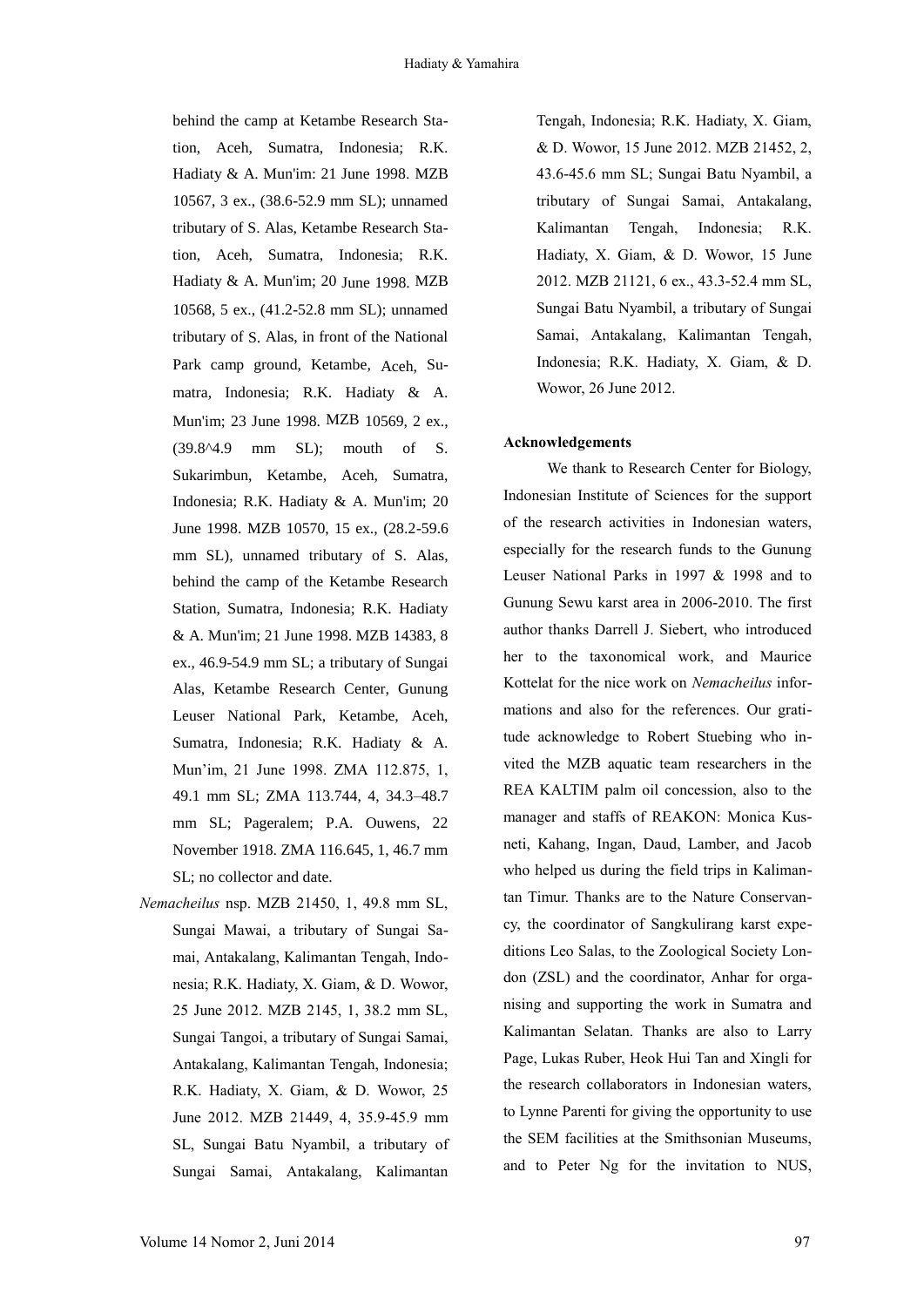Singapore. Martien van Oijen and Ronald de Ruiter from Naturalis Museum, Leiden provided references and the pictures of *N. jaklesii* and *N papillosus.* Last but not least, it is a great pleasure to thank Pak Abdul Mun'im and Sopian Sauri, technicians at the MZB Ichthyology Laboratory who accompanied and help during the field trips, and to Yayat who for help in the fish collections. Thanks are also to my colleague, Daisy Wowor who coordinated the field trips to Kalimantan Timur. We thank to Seiji Arakaki and Maurice Kottelat for giving useful comments on the manuscript. All photos took by RKH.

### **Literature cited**

- Ahl E. 1922. Einige neue Süsswasserfische des Indo-Malayischen Archipels. Sitzungsberichte der Gesellschaft Naturforschender Freunde zu Berlin, 1922 (1–2): 30–36.
- Alfred ER. 1961. Notes on a reexamination of some Bleeker type specimens of Indo-Malayan freshwater fishes. Part 1, Cobitidae and Homalopteridae. *Raffless Bulletin of Zoology*, 30(1): 32-37.
- Annandale N. 1919. The fauna of certain small streams in the Bombay Presidency. *Records of the Indian Museum,* 16: 109-138, pls. 1- 7.
- Arunachalam M & Muralidharam M. 2009. *Nemacheilus stigmofasciatus*, a new species of nemacheiline loach (Cypriniformes:Balitoridae) from the Western Ghats, India. *Journal of Threatened Taxa,* 1(3): 147-150.
- Bleeker P. 1852. Diagnostische beschrijvingen van nieuwe of weinig bekende vischsoorten van Sumatra. Tiental I-IV. Natuurkundig Tijdschrift voor Nederlandsch Indië, 3: 569-608, 1 pl.
- Bleeker P. 1853. Diagnostische beschrijvingen van nieu- we of weinig bekende vischsoorten van Sumatra. Tiental V–X. Natuurkundig Tijdschrift voor Nederlandsch Indië, 4: 243-302.
- Bohlen J, Šlechtová V. 2009. Phylogenetic position of the fish genus Ellopostoma (Teleostei: Cypriniformes) using molecular genetic data. *Ichthyological Exploration of Freshwaters*, 20(2): 157–162.
- Bohlen J, Šlechtová V. 2011. A new genus and two new species of loaches (Teleostei: Nemacheilidae) from Myanmar. *Ichthyological Exploration of Freshwaters*, 22(1):  $1 - 10$ .
- Boulenger GA. 1894. Description of a new lizard and a new fish obtained in Formosa by Mr. Holst. *Annals and Magazine of Natural History*, Ser. 6, 14 (84): 462–463.
- Chin PK, Samat A. 1992. A new species of loach, *Nemacheilus elegantissimus*, (family Balitoridae, subfamily Nemacheilinae), from Danum Valley, Sabah, Malaysia. *Malayan Nature Journal*, 46: 25-33.
- Cuvier G & A Valenciennes. 1846. *Histoire naturelle des poissons*. Tome dixhuitième. Bertrand, Paris. xix+505 pp., pls. 520–553.
- Duncker G. 1904. Die Fische der malayischen Halbinsel. Jahrbuch der Hamburgischen Wissenschaftlichen An- stalten, 2. Beiheft, Mitteilungen aus dem Naturhis- torischen Museum in Hamburg, 21: 133–207, 2 pls.
- Freyhof J, Serov DV. 2001. Nemacheiline loaches from Central Vietnam with description of a new genus and 14 new species (Cypriniformes: Balitoridae). *Ichthyological Exploration of Freshwaters*, 12(2): 133-191.
- Geist J. 2011. Review: Integrative freshwater ecology and biodiversity conservation. *Ecological Indicators*, 11: 1507-1516.
- Hadiaty RK, Siebert DJ. 2001. A new species of loach, genus *Nemacheilus* (Osteichthyes, Balitoridae) from Aceh, Sumatra, Indonesia. *Bulletin of the Natural History Museum, Zoology Series*, 67: 183-189.
- Hadiaty RK, M Kottelat M. 2009. *Nemacheilus tebo,* a new nemacheiline loach from Sangkulirang Karst, East Kalimantan, Indonesia (Teleostei: Nemacheilidae). *Raffles Bulletin of Zoology*, 57: 119-125.
- Hadiaty RK, Kottelat M. 2010. *Nemacheilus marang,* a new loach (Teleostei: Nemacheilidae) from Sangkulirang karst, Eastern Borneo. *Zootaxa*, 2557: 39-48.
- Hamilton F. 1822. *An account of the fishes found in the river Ganges and its branches*. Constable, Edinburgh. 2 vols., 405 pp., 39 pls.
- Husain A, Tilak R. 1998. Description of new loach of the genus Nemacheilus Bleeker (Nemacheilinae: Balitoridae: Cypriniformes) from Kaimur Range, Uttar Pradesh. *Indian Journal of Forestry*, 21(2): 131-135.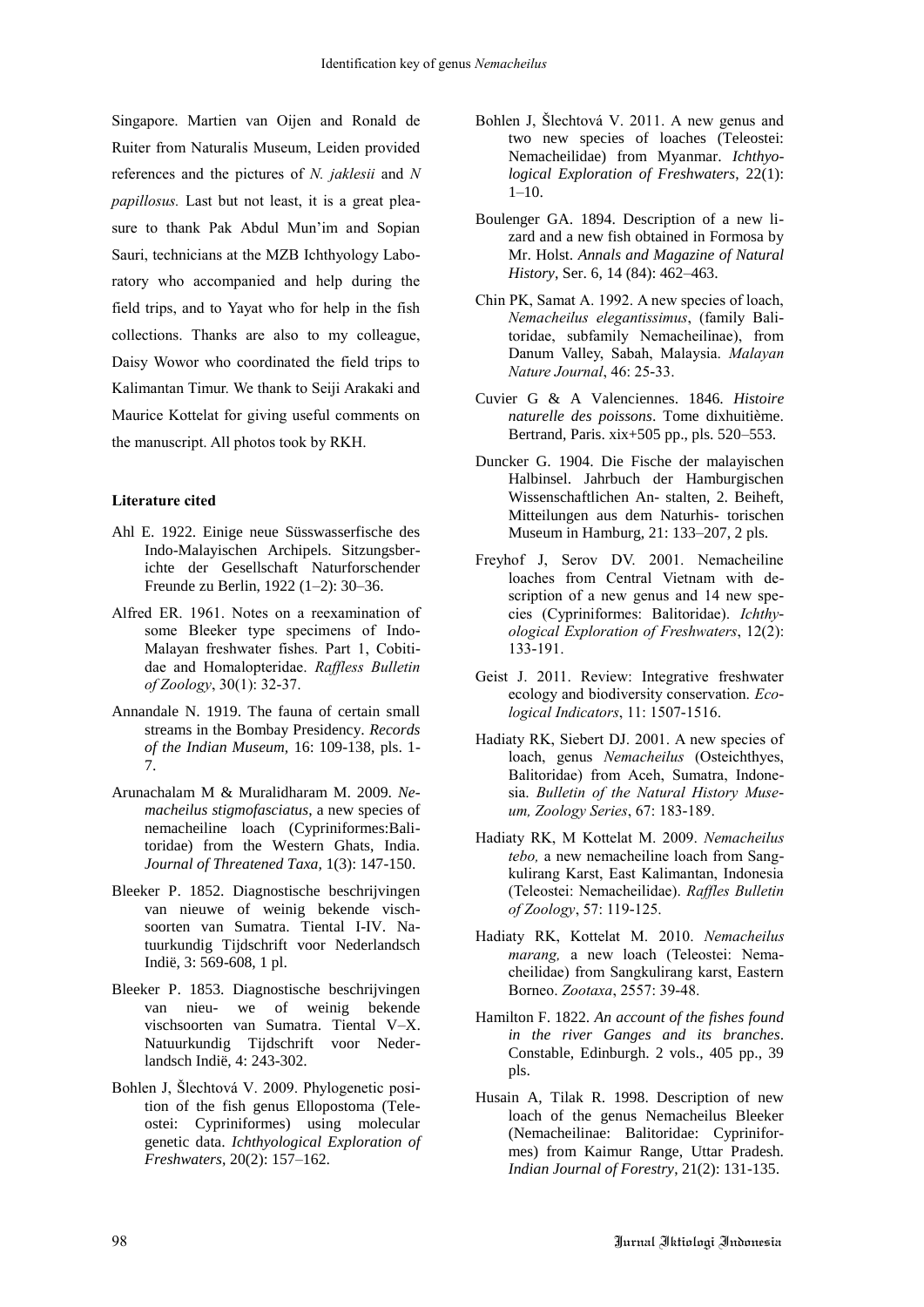- Hora SL. 1921. Notes on fishes in the Indian Museum. II. On a new species of *Nemachilus* from the Nilgiri Hills. *Records of the Indian Museum*, 22: 19-21.
- Inger R, Chin PK. 1962. The Fresh-Water Fishes of North Borneo. *Fieldiana Zoology*, 45: 1- 268.
- Kottelat M. 1984. Revision of the Indonesian and Malaysian loaches of the subfamily Noemacheilinae. *Japanese Journal of Ichthyology*, 31: 225-260.
- Kottelat M. 1990. *Indochinese nemacheilines*. A revision of nemacheiline loaches (Pisces: Cypriniformes) of Thailand, Burma, Laos, Cambodia and southern Viet Nam. Verlag Dr. Friedrich Pfeil, München. 262 p.
- Kottelat M. 1998. Fishes of the Nam Theun and Xe Bangfai basins, Laos, with diagnoses of twenty-two new species (Teleostei: Cyprinidae, Balitoridae, Cobitidae, Coidae and Odontobutidae)*. Ichthyological Exploration of Freshwaters*, 9(1): 1–128.
- Kottelat M. 2012. Conspectus cobitidum\*: An inventory of the loaches of the world (Teleostei: Cypriniformes: Cobitoidei). *The Raffless Bulletin of Zoology,* 26: 1-199.
- Kottelat M. 2013. The fishes of the inland waters of Southeast Asia: A catalogue and core bibliography of the fishes known to occur in freshwaters, mangroves and estuaries. *The Raffless Bulletin of Zoology,* 27: 1-663.
- Kottelat M, Géry J. 1989. *Nemacheilus troglocataractus*, a new blind cavefish from Thailand. *Spixiana*, 11(3): 273-277.
- Kottelat M, Whitten AJ, Kartikasari SN, Wirjoatmodjo S. 1993. *Freshwater fishes of Western Indonesia and Sulawesi.* Periplus, Hong Kong. 259 p.
- Kottelat M, Whitten AJ. 1996. *Freshwater fishes of Western Indonesia and Sulawesi: additions and corrections*. Periplus, Hong Kong. 8 pp.
- Kottelat M, Widjanarti E. 2005. The fishes of Danau Sentarum National Park and the Kapuas Lakes area, Kalimantan Barat, Indonesia. *The Raffless Bulletin of Zoology*, Supplement 13: 139-173.
- Kottelat M & Freyhof J. 2007. *Handbook of European freshwater fishes*. Publications Kottelat, Switzerland. 646 pp.
- Kottelat M. 2012. Conspectus cobitidum: An inventory of the loaches of the world (Teleostei: Cypriniformes: Cobitoidei). *The*

*Raffless Bulletion of Zoology*, Supplement 26: 1-199.

- Kottelat M. 2013. The fishes of the inland waters of Southeast Asia: A catalogue and core bibliography of the fishes known to occur in freshwaters, mangroves and estuaries. *The Raffless Bulletin of Zoology*, Supplement  $27:1-663.$
- Kreemer J. 1922. Atjeh. Algemeen samenvaltend overzicht van land en volk van Atjeh en onder hoorigheden. E.J. Brill, Leiden. (*Fide* Wirjoatmodjo, 1987).
- Martin-Smith KM, Tan HH. 1998. Diversity of freshwater fishes from Eastern Sabah: Annotated checklist for Danum Valley and a consideration of inter- and intra-catchment variability. *Raffless Bulletin of Zoology*, 46(2): 573-604.
- McConnell SKJ. 2004. Mapping aquatic faunal exchanges across the Sunda shelf, South-East Asia, using distributional and genetic data sets from the cyprinid fish *Barbodes gonionotus* (Bleeker, 1850). *Journal of Natural History*, 38: 651-670.
- Perugia A. 1893. Di alcuni pesci raccolti in Sumatra dal Dott. Elio Modigliani. Annali del Museo Civico di Storia Naturale di Genova (Serie 2), 13: 241-247.
- Popta, CML. 1905. Suite des descriptions préliminaires des nouvelles espèces de poissons recueillies au Bornéo central par M. le Dr. A. W. Nieuwenhuis en 1898 et en 1900. Notes from the Leyden Museum, 25: 171– 186.
- Roberts T. 1989. *The freshwater fishes of western Borneo*. The California Academy of Sciences, USA. 210 pp.
- Salas LA, Bedos A, Deharveng L, Fryer S, Hadiaty RK, Heryanto, Munandar, Nardiyono, Noerdjito M, Rahmadi C, Riyanto, A Rofik, Ruskandi A, Struebig MJ, Suhardjono,J, Suyanto,A, Vermeulen JJ, Walck C, Wiriadinata H, Meijaard E, Stanley S. 2005. Biodiversity, endemism and the conservation of limestone karst in the Sangkulirang Peninsula, Borneo. *Biodiversity,* 6: 12–23.
- Smith HM. 1933. Contributions to the Ichthyology of Siam. II. New Species of Loaches of the Genus Nemacheilus. *Journal of the Natural History Society of Siam* Supplement 9: 53-62.
- Tan HH, Kottelat M. 2009. The fishes of the Batang Hari drainage, Sumatra, with descripttion of six new species. *Ichthyolo-*